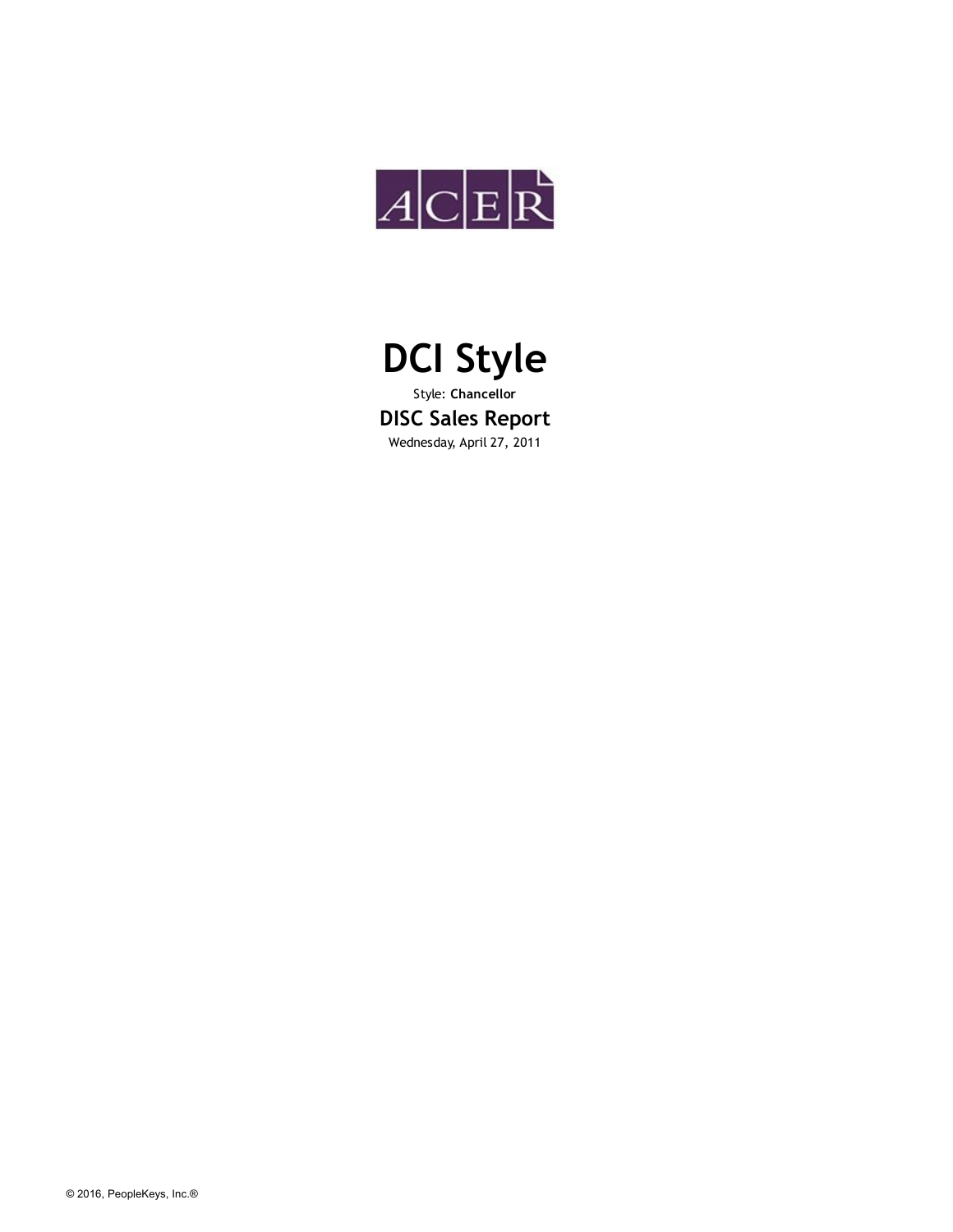

Your report uses the DISC Personality System. The DISC Personality System is the universal language of behavior. Research has shown that behavioral characteristics can be grouped together in four major groups. People with similar styles tend to exhibit specific behavioral characteristics common to that style. All people share these four styles in varying degrees of intensity. The acronym DISC stands for the four personality styles represented by the letters :

- D = Dominant, Driver
- $I = Influencing, Inspiring$
- $S = Steady$ , Stable
- C = Correct, Compliant

Knowledge of the DISC System empowers you to understand yourself, family members, co-workers, and friends, in a profound way. Understanding behavioral styles helps you become a better communicator, minimize or prevent conflicts, appreciate the differences in others and positively influence those around you.

In the course of daily life, you can observe behavioral styles in action because you interact with each style, to varying degrees, everyday. As you think about your family members, friends and co-workers, you will discover different personalities unfold before your eyes.

Do you know someone who is assertive, to the point, and wants the bottom line?

Some people are forceful, direct, and strong-willed.

**This is the D Style**

Do you have any friends who are great communicators  $\bullet$ and friendly to everyone they meet?

Some people are optimistic, friendly, and talkative.

**This is the I Style**

Do you have any family members who are good  $\bullet$ listeners and great team players?

Some people are steady, patient, loyal, and practical.

**This is the S Style**

Have you ever worked with someone who enjoys gathering facts and details and is thorough in all activities?

Some people are precise, sensitive, and analytical.

**This is the C Style**



**DCI Style**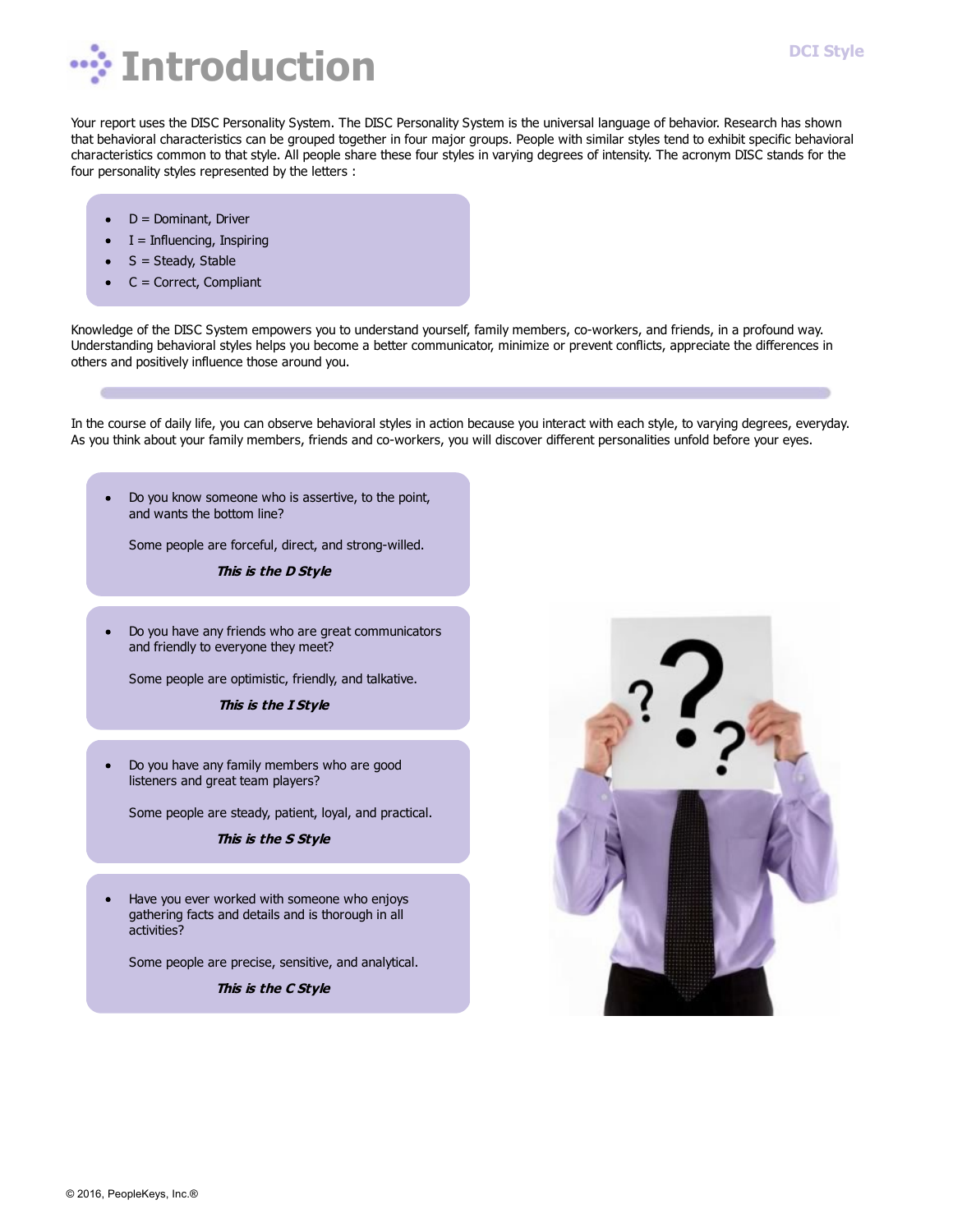## **The chart below helps put the four dimensions of behavior into perspective.**

|                   | $D =$ Dominant      | $I = Influencing$           | $S = Steadv$         | $C =$ Compliant      |
|-------------------|---------------------|-----------------------------|----------------------|----------------------|
| <b>Seeks</b>      | Control             | Recognition                 | Acceptance           | Accuracy             |
| <b>Strengths</b>  | Administration      | Persuading                  | Listening            | Planning             |
|                   | Leadership          | Enthusiasm                  | <b>Teamwork</b>      | <b>Systems</b>       |
|                   | Determination       | Entertaining                | Follow-Through       | Orchestration        |
| <b>Challenges</b> | Impatient           | Lack of Detail              | Oversensitive        | <b>Perfectionist</b> |
|                   | <b>Insensitive</b>  | <b>Short Attention Span</b> | Slow to Begin        | Critical             |
|                   | Poor Listener       | Low Follow-Through          | Dislikes Change      | Unresponsive         |
| <b>Dislikes</b>   | <b>Inefficiency</b> | Routines                    | <b>Insensitivity</b> | Disorganization      |
|                   | Indecision          | Complexity                  | Impatience           | Impropriety          |
| <b>Decisions</b>  | <b>Decisive</b>     | Spontaneous                 | Conferring           | Methodical           |

Because human personality is comprised of varying intensities of the four behavioral styles, the DISC graph helps make the personality style more visual. The DISC graph plots the intensity of each of the four styles. All points above the midline are stronger intensities, while points below the midline are lesser intensities of DISC characteristics. It is possible to look at a DISC graph and instantly know the personality and behavioral characteristics of an individual.

### **Below are your three DISC graphs, and a brief explanation of the differences between the graphs.**



#### **DISC graph 1 represents your "public self" (the mask)**

This graph displays the "you" others see. It reflects how you perceive the demands of your environment, and your perception of how you believe others expect you to behave.

#### **DISC graph 2 represents your "private self" (the core)**

This graph displays your instinctive response to pressure, and identifies how you are most likely to respond when stress or tension are present. This would be your instinctive reaction.

#### **DISC graph 3 represents your "perceived self" (the mirror)**

This graph displays the manner in which you perceive your typical behavior. It could be referred to as your self perception. Although at times you may be unaware of the behavior you use with other people, this graph shows your typical approach.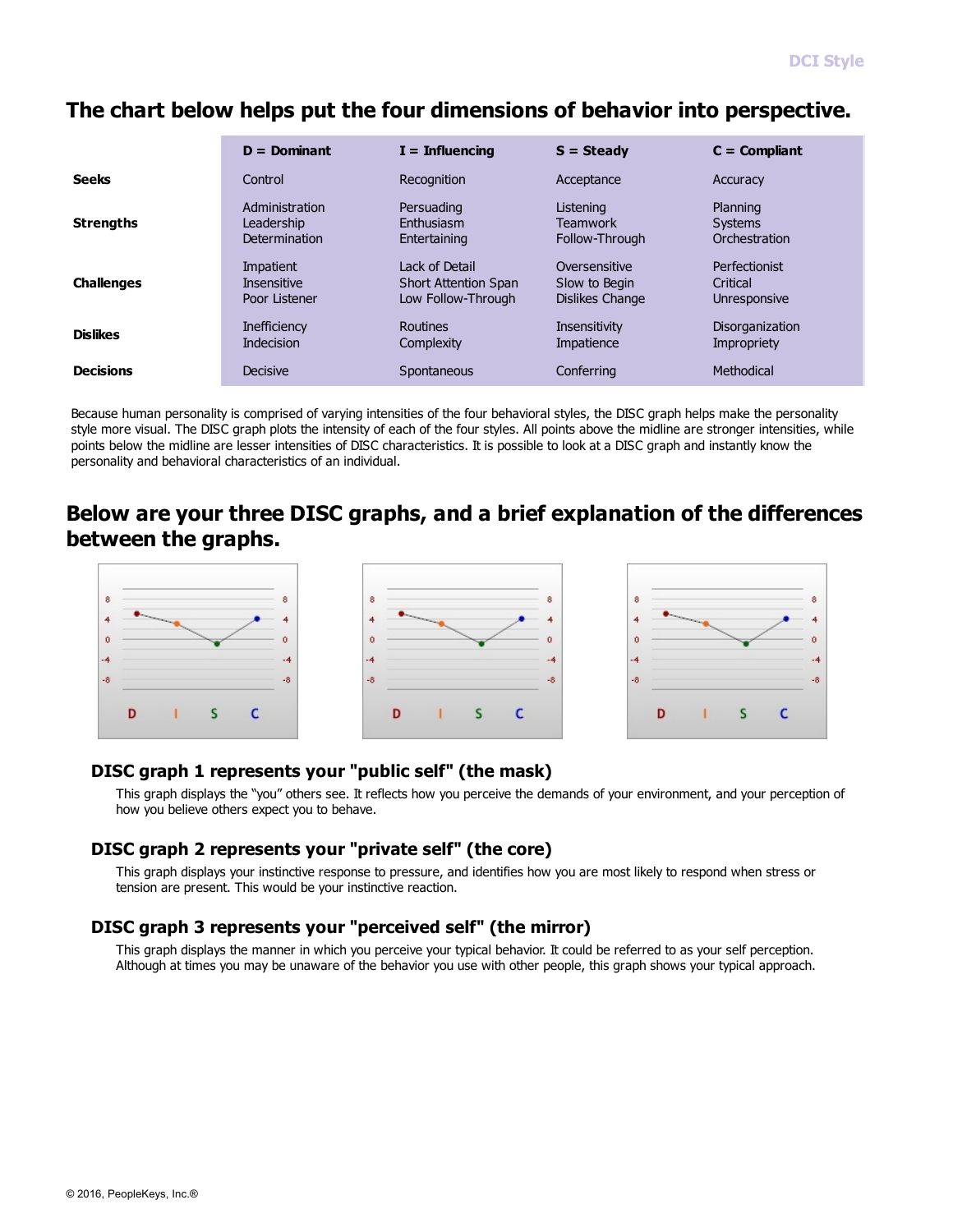

#### **DCI's style is identified by the keyword "Chancellor".**

DCI, as a Chancellor style, mixes fun with business in order to get things done. Chancellors are determined individuals who enjoy people but can also take care of the details. Since Chancellors want things to be taken care of correctly, they may finish projects to assure correctness and completeness. DCI is outgoing by nature and enjoys people, but this does not necessarily indicate an allegiance. A Chancellor evaluates people and tasks carefully. Their alliances will shift seemingly impulsively from one person or task to another. They often neglect careful planning and will jump into projects without thorough consideration.

Chancellors may need to be more sensitive to the needs of others. They are spontaneous in business and pleasure, but not haphazardly. DCI requires correctness and is very aware of deadlines. A Chancellor will initiate activity rather than waiting for someone else to do the job. They are driven by the bottom line and want quick results. They will work tenaciously to resolve problems. DCI desires accuracy combined with quick thinking.

Others may perceive Chancellors as opinionated. Under pressure, they may express their feelings without regard to allowing others' opinions. They may also dominate projects and not permit others to participate. A Chancellor wants others to communicate clearly and concisely. They are forward thinking and creative. DCI is always looking ahead to new and exciting adventures.

Determined and driven to excellence in all they do, DCI tends to be very competitive. DCI is not afraid to "go for" their desires or wants, and is willing to put forth the effort for success. This person is not afraid to challenge others in the quest to achieve end goals, but also respects position and authority and is not unnecessarily confrontational.

DCI is an optimistic individual. They are the type of person who loves exploring new places or things and a wide variety of experiences. A natural charisma is displayed that draws and charms others. DCI is a very encouraging person; others find them inspirational and lively.

DCI takes a flexible approach in dealings with others and is willing to pursue different avenues to maintain good relationships. While patient and will not usually rush, DCI is not afraid to actively seek new solutions if previous methods do not fit the current situation.

DCI is a fact finder and does things "by the book". This person can be sensitive if others are being critical of their work, especially if they have not carefully reviewed all the data. DCI clarifies expectations before undertaking new projects and works hard to meet standards. DCI will typically maintain a neat and orderly work environment.

**Natural leader and spokesperson Able to accurately do a lot of different things Influential and motivating High energy, extroverted, optimistic**

**General Characteristics**

**Being able to direct and pioneer Power and authority to take risks and make decisions**

**Freedom from routine and mundane tasks**

**Appreciation, praise, and recognition**

**Motivated By**

**Competitive environment with rewards Non-routine, challenging tasks and activities Being able to direct others Freedom from controls, supervision, and details**

**My Ideal Environment**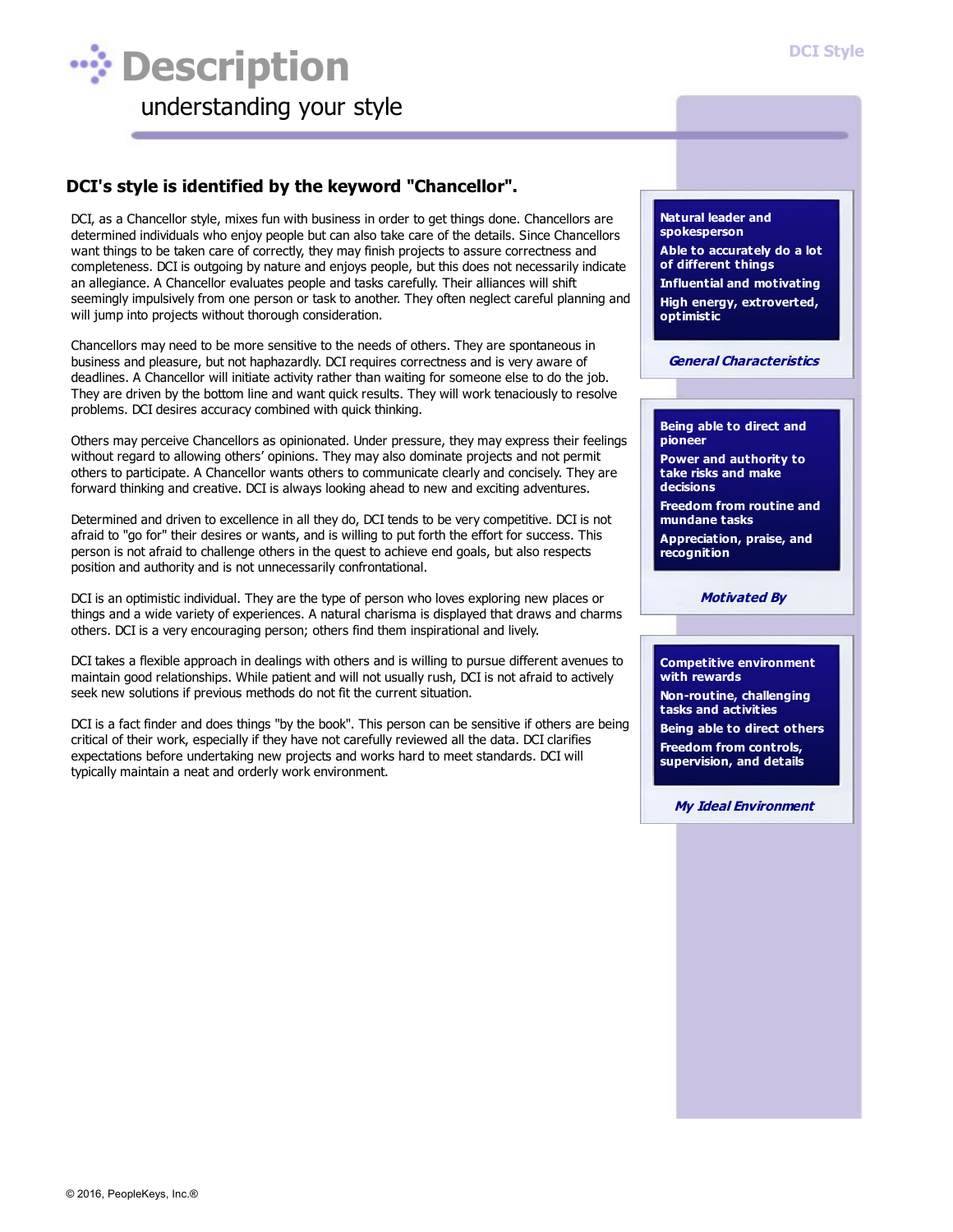

Research suggests that the most effective sales people are the ones who truly understand human behavior and can not only predict behavior, but can modify their own behavior to that of their buyer. Successful sales people appreciate their own strengths and limitations and quickly assess the strengths, limits, needs and preferences of their customers. In sales, information is power!

This section explains your personality style in a sales role according to the DISC Personality-Typing System. It helps you identify your own selling strengths and limits. With this information, you can capitalize on your strengths and recognize any limits hindering your success. Secondly, this report offers tips for a manager based upon your unique selling style. Lastly, this report covers ways to motivate customers based upon the preferences of their distinctive buying styles.

It's no secret that different customers with different personality styles have different "hot buttons" that will make them buy. The job of the sales person is to find that particular button and push it effectively. The psychology of selling is in understanding the customer and pinpointing his/her unique motivating factor(s); then, creating a favorable environment that will stimulate him/her to purchase.

Identifying your selling style as well as the buying styles of your prospects can become both revealing and confirming. It will show you new aspects of your communication as well as confirm facets you already knew. You'll find this information valuable in every area of your life – at work, home and in every area that you interact with others.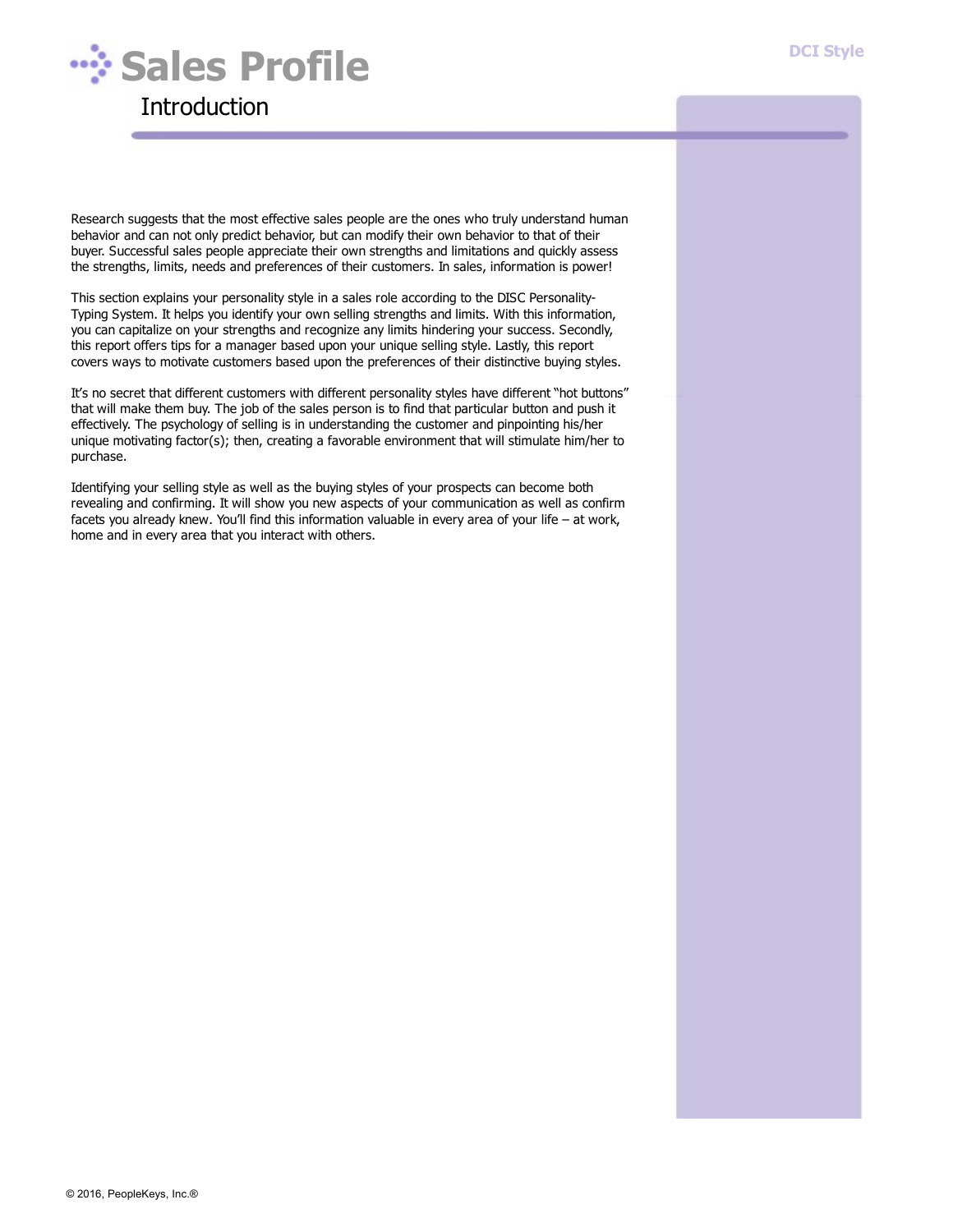

## **Your Instinctive Selling Style Description**

#### **Your Style is a Chancellor Style ("DIC" or "DCI" Style)**

Chancellors are outgoing and energetic salespeople who keep their focus on business and achieving results. Probably the most determined natural sales style, Chancellors win people over quickly and are diligently driven by their goals. When Chancellors are around, they spur people to activity. They not only stimulate activity by being extroverted and engaging, they also spend a good deal of time thinking, planning and processing with an eye toward their goal. They are competitive in their quest and keep their focus sharp. They desire to socialize and interface with people because this is the fastest way to get sales results. Therefore, introducing themselves to strangers, making contacts and networking are endeavors they carefully and enthusiastically plan and act upon as tasks.

Chancellors can be impulsive when making decisions, they do not need to have all the facts and don't need the opinions of others. Calculated risks takers, chancellors can be idealistic or ignore potential risks of a sales venture if there is large upside potential. They like to work hard and play hard and enjoy non-routine sales environments with a good bit of change. They are progressive and innovative and generally optimistic about what they can accomplish. They like assignments promoting both personal and corporate growth.

When they undergo a project, Chancellors like to finish what they start before they move on to the next venture. They are not haphazard in their approach to anything and like to put their stamp of quality on all that they sell. Therefore they can be counted upon to service what they sell if it means following through with quality. They also expect the same level of quality and energy from the people they work with and won't settle for less. Chancellors will be aware of deadlines and keep their responsibilities in check. Anything that doesn't contribute to the bottom line may have to be put off or sacrificed. Chancellors are influential, demonstrative people who care about the quality of the sales tasks they undertake while staying focused on their goals.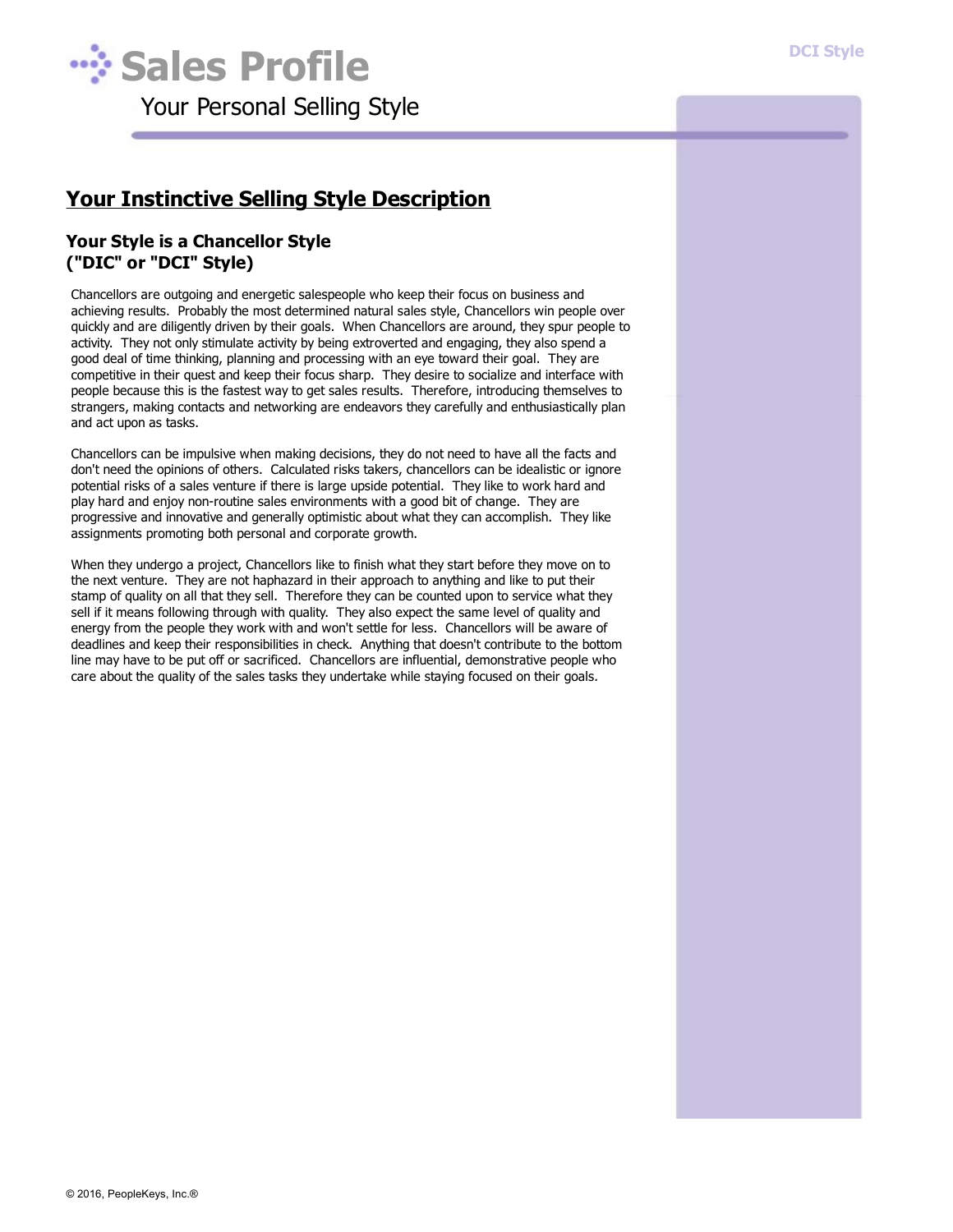

## **Your Instinctive Selling Style Description**

Capitalize upon your selling strengths and minimize your selling challenges by first recognizing their potential to facilitate or hinder your sales success. Use your best selling attribute to add value to your sales team. Create a sales environment that is conducive to your strengths.

## **Chancellor Selling Strengths**

- Very goal driven
- Desires to close quickly, but also contentious about the quality of product and service after  $\bullet$ the sale
- Self-starter; self-reliant  $\bullet$
- Accomplishes goals through people
- Good closer; not afraid to ask for the sale and won't back down to buyer"s objections
- Persistent and persevering once goal is established  $\bullet$
- Can be forward thinking and have creative approaches to promotion  $\bullet$

## **Chancellor Selling Challenges**

- May dominate project or team interactions  $\bullet$
- May bend or break the rules if he/she feels it would help in sales or to meet objectives  $\bullet$
- May have difficulty listening and empathizing with exactly what the customer wants  $\bullet$
- Critical of product/service quality, quality of presentation and promotional tools, team  $\bullet$ members and management
- May move to another challenge rather than dealing with slow decision makers
- May be overly aggressive or intimidate

## **Chancellor Best Sales Attribute**

 $\bullet$ Determined, driven and energetic sales person who can open, close and service what they sell.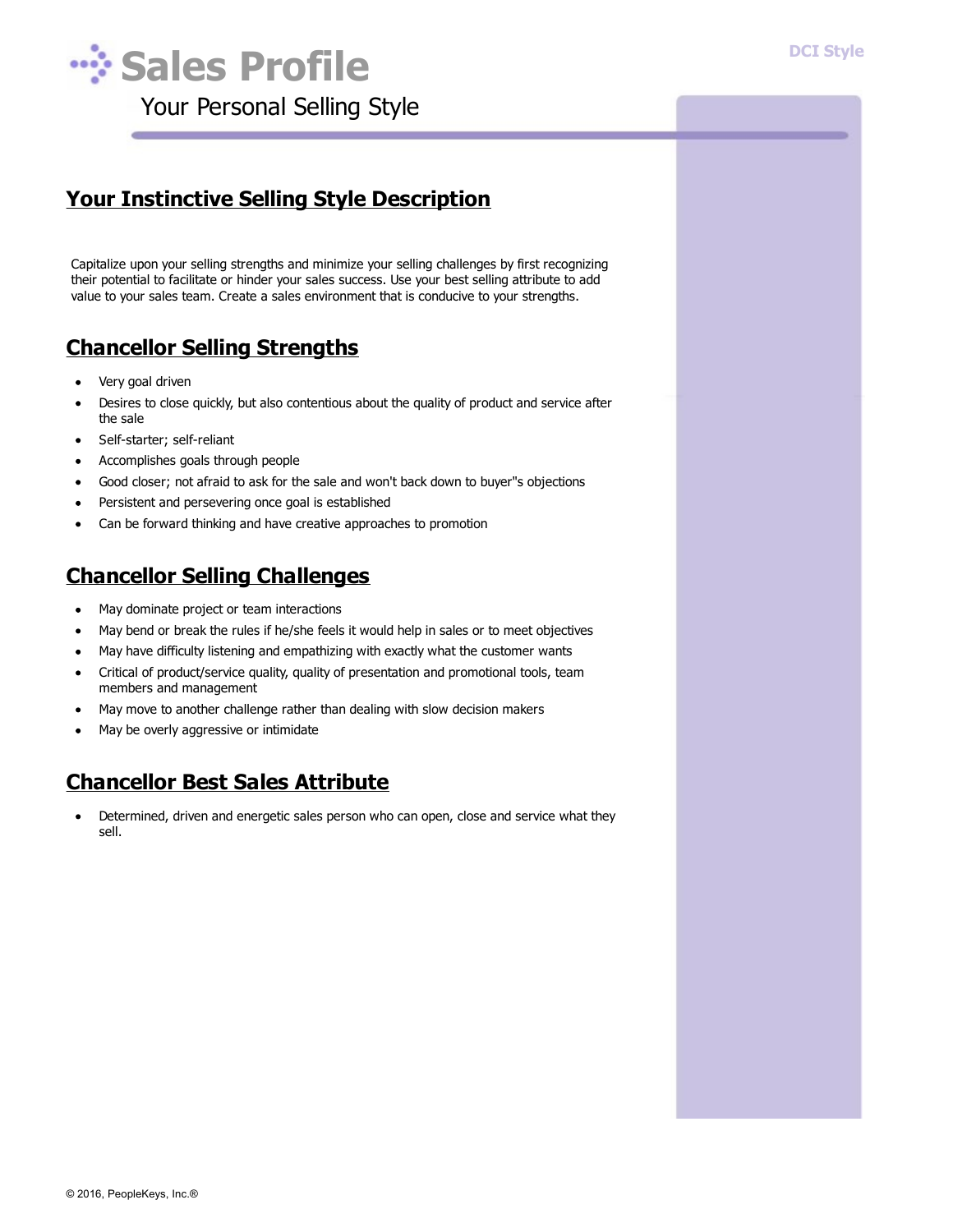## **Sales Profile** MANAGING DISC SELLING STYLES

## **Managing DISC Selling Styles Overview**

Providing incentives for a sales force is one of the most difficult things a manager faces. Use this overview for developing strategies for sales people with different DISC personality styles.

| <b>Encouraging "D" Style</b>                                                                                                                                                                                                                                                                                                                                                                                                                                                                                                                                                                                                                                                                                                                                                                                                            | <b>Encouraging "I" Style</b>                                                                                                                                                                                                                                                                                                                                                                                                                                                                                                                                                                                                                                                                                                                                                                                                                                                                                                                                                                                             |
|-----------------------------------------------------------------------------------------------------------------------------------------------------------------------------------------------------------------------------------------------------------------------------------------------------------------------------------------------------------------------------------------------------------------------------------------------------------------------------------------------------------------------------------------------------------------------------------------------------------------------------------------------------------------------------------------------------------------------------------------------------------------------------------------------------------------------------------------|--------------------------------------------------------------------------------------------------------------------------------------------------------------------------------------------------------------------------------------------------------------------------------------------------------------------------------------------------------------------------------------------------------------------------------------------------------------------------------------------------------------------------------------------------------------------------------------------------------------------------------------------------------------------------------------------------------------------------------------------------------------------------------------------------------------------------------------------------------------------------------------------------------------------------------------------------------------------------------------------------------------------------|
| <b>Sales People</b>                                                                                                                                                                                                                                                                                                                                                                                                                                                                                                                                                                                                                                                                                                                                                                                                                     | <b>Sales People</b>                                                                                                                                                                                                                                                                                                                                                                                                                                                                                                                                                                                                                                                                                                                                                                                                                                                                                                                                                                                                      |
| Present sales objectives in writing<br>Give opportunities to lead a sales team<br>Large and challenging territories<br>Provide opportunities to close deals<br>Ask for their input on "positioning"<br>product/services<br>Emphasize commission over salary<br>Provide prospects with large upside<br>potential<br>Let them help with new product<br>launches; new markets; building<br>market share<br>Stroke their ego with recognition,<br>feature them in a newsletter<br>Give them personal introductions;<br>٠<br>referrals<br>Allow them freedom from controls<br>Provide support for detail work<br>Evaluate in terms of their results, not<br>their processes<br>Take them to lunch, provide outside<br>activities to influence<br>Provide sales competitions<br>Use travel packages as rewards<br>Give them problems to solve | Be friendly, humorous and informal<br>Activities to socialize and network<br>outside the workplace<br>Give opportunities to open doors with<br>٠<br>new accounts<br>Help them in serving their existing<br>٠<br>accounts<br>Focus on their strengths and positives<br>٠<br>when giving feedback<br>Emphasize commission over salary<br>٠<br>Provide support for detail work,<br>$\bullet$<br>scheduling and time-management<br>Travel with the sales agent and<br>$\bullet$<br>provide constructive feedback<br>A changing, people-oriented<br>٠<br>environment<br>Use a participatory management style<br>٠<br>Put project goals, specifics and<br>٠<br>deadlines in writing<br>Use public recognition, rewards,<br>$\bullet$<br>flattery, and praise<br>Give opportunity for public speaking or<br>٠<br>leading meetings<br>Opportunity to voice their opinion and<br>$\bullet$<br>express themselves<br>Provide outlets for fun and travel<br>Give them fresh, new and exciting<br>$\bullet$<br>products and services |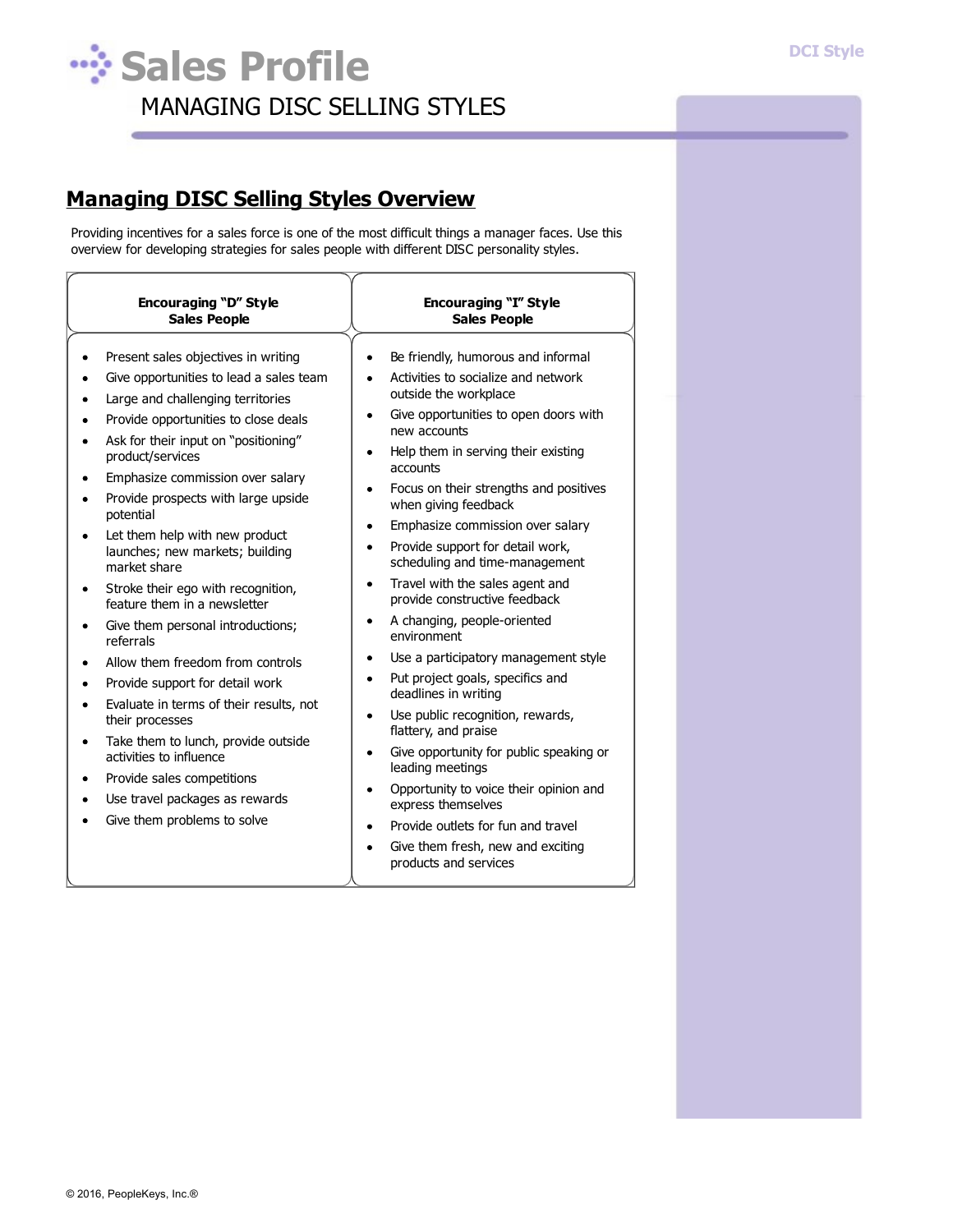$\overline{a}$ 

## **Sales Profile** MANAGING DISC SELLING STYLES

## **Managing DISC Selling Styles Overview**

Providing incentives for a sales force is one of the most difficult things a manager faces. Use this overview for developing strategies for sales people with different DISC personality styles.

| <b>Encouraging "S" Style</b><br><b>Sales People</b>                                                                                                                                                                                                                                                                                                                                                                                                                                                                                                                                                                                                                                                                                                                                                                                                                                                                     | Encouraging "C" Style<br><b>Sales People</b>                                                                                                                                                                                                                                                                                                                                                                                                                                                                                                                                                                                                                                                                                                                                                                                                                                                                                                                                                        |
|-------------------------------------------------------------------------------------------------------------------------------------------------------------------------------------------------------------------------------------------------------------------------------------------------------------------------------------------------------------------------------------------------------------------------------------------------------------------------------------------------------------------------------------------------------------------------------------------------------------------------------------------------------------------------------------------------------------------------------------------------------------------------------------------------------------------------------------------------------------------------------------------------------------------------|-----------------------------------------------------------------------------------------------------------------------------------------------------------------------------------------------------------------------------------------------------------------------------------------------------------------------------------------------------------------------------------------------------------------------------------------------------------------------------------------------------------------------------------------------------------------------------------------------------------------------------------------------------------------------------------------------------------------------------------------------------------------------------------------------------------------------------------------------------------------------------------------------------------------------------------------------------------------------------------------------------|
| Provide practical, reliable, people-<br>$\bullet$<br>friendly products and services to sell<br>Make sure they "buy-in" to strategies<br>and plans<br>Show them sincere appreciation for<br>their hard work<br>Recognize them for their loyalty and<br>patience<br>Give them attainable sales goals<br>Consider them for longer sales cycles<br>Emphasize salary over commission<br>Constantly motivate and keep moving<br>forward<br>Make the salesperson a part of a sales<br>team<br>Help build their self esteem and<br>confidence<br>Don't force them to cold call<br>Provide professional tools for<br>presentations<br>Help them prepare their pitch in<br>advance<br>Give flexibility in their schedule for<br>family time<br>Make calls jointly with the sales<br>manager often<br>Present criticisms and changes softly<br>Provide regular feedback on<br>performance<br>Limit the number of aggressive people | Help them build their expertise in a key<br>$\bullet$<br>area<br>Keep informed with changes and<br>$\bullet$<br>policies<br>Show respect, give awards and titles<br>$\bullet$<br>Emphasize salary over commission<br>$\bullet$<br>Give advance warning of changes<br>٠<br>Allow them to be creative<br>$\bullet$<br>Give opportunities to develop<br>strategies and solve problems<br>Provide tools for research<br>$\bullet$<br>Supply quality products to sell<br>$\bullet$<br>Provide quality presentation and<br>$\bullet$<br>technical aids<br>Reward them for their loyalty,<br>$\bullet$<br>discipline and perseverance<br>Allow them to service existing accounts<br>$\bullet$<br>rather than open new ones<br>Let them know exactly what is<br>$\bullet$<br>expected of them<br>Give them credit for their hard work<br>٠<br>Allow them their own organized and<br>$\bullet$<br>private space<br>Give them job security<br>$\bullet$<br>Consider them for longer sales cycles<br>$\bullet$ |
| they will need to deal with                                                                                                                                                                                                                                                                                                                                                                                                                                                                                                                                                                                                                                                                                                                                                                                                                                                                                             |                                                                                                                                                                                                                                                                                                                                                                                                                                                                                                                                                                                                                                                                                                                                                                                                                                                                                                                                                                                                     |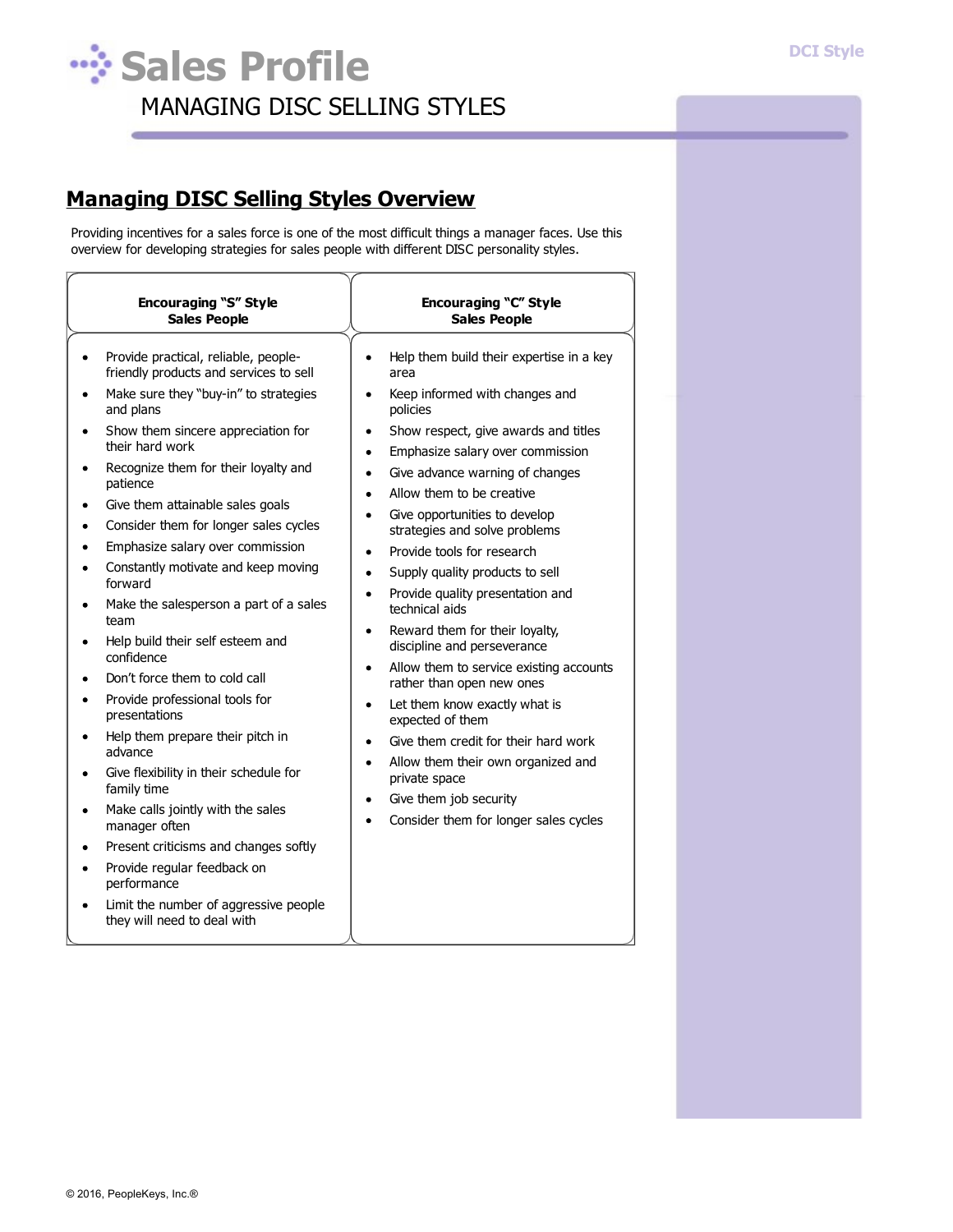

## **Tips for Motivating and Managing your Sales Force**

Unfortunately, an incentive that works for one person, may not motivate another. A complimentary steak dinner wouldn't reward a vegetarian, so each person has to be motivated according to their natural preferences, strengths, needs and outlook.

To help increase productivity, fulfill and retain your sales team, try the following steps.

- 1. Profile all sales people to identify their DISC style
- 2. Use DISC to uncover what motivates each of them
- 3. Build sales teams of complimentary styles
- 4. Remember, money is not the only motivator

Use the following tips to create the best, most productive environment for your team member:

## **Best Ways to Motivate the Chancellor Style**

- Give them the opportunity to compete with other producers for rewards and recognition  $\bullet$
- Use sincere appreciation and recognition for incentives
- Give them freedom to try new and innovative approaches
- Involve them in sales planning meetings  $\bullet$
- Give them challenge and opportunity
- Allow them to work with a results-oriented, fast-moving team  $\bullet$

## **Best Ways to Manage the Chancellor Style**

- Communicate clearly and directly, don't sugar coat communications  $\bullet$
- Put deadlines and objectives in writing  $\bullet$
- Allow them to be self-managed as much as possible  $\bullet$
- Help them listen better and empathize with exactly what the customer wants  $\bullet$
- Give them the opportunity for promotion and leadership roles
- Give them outside activities to socialize and network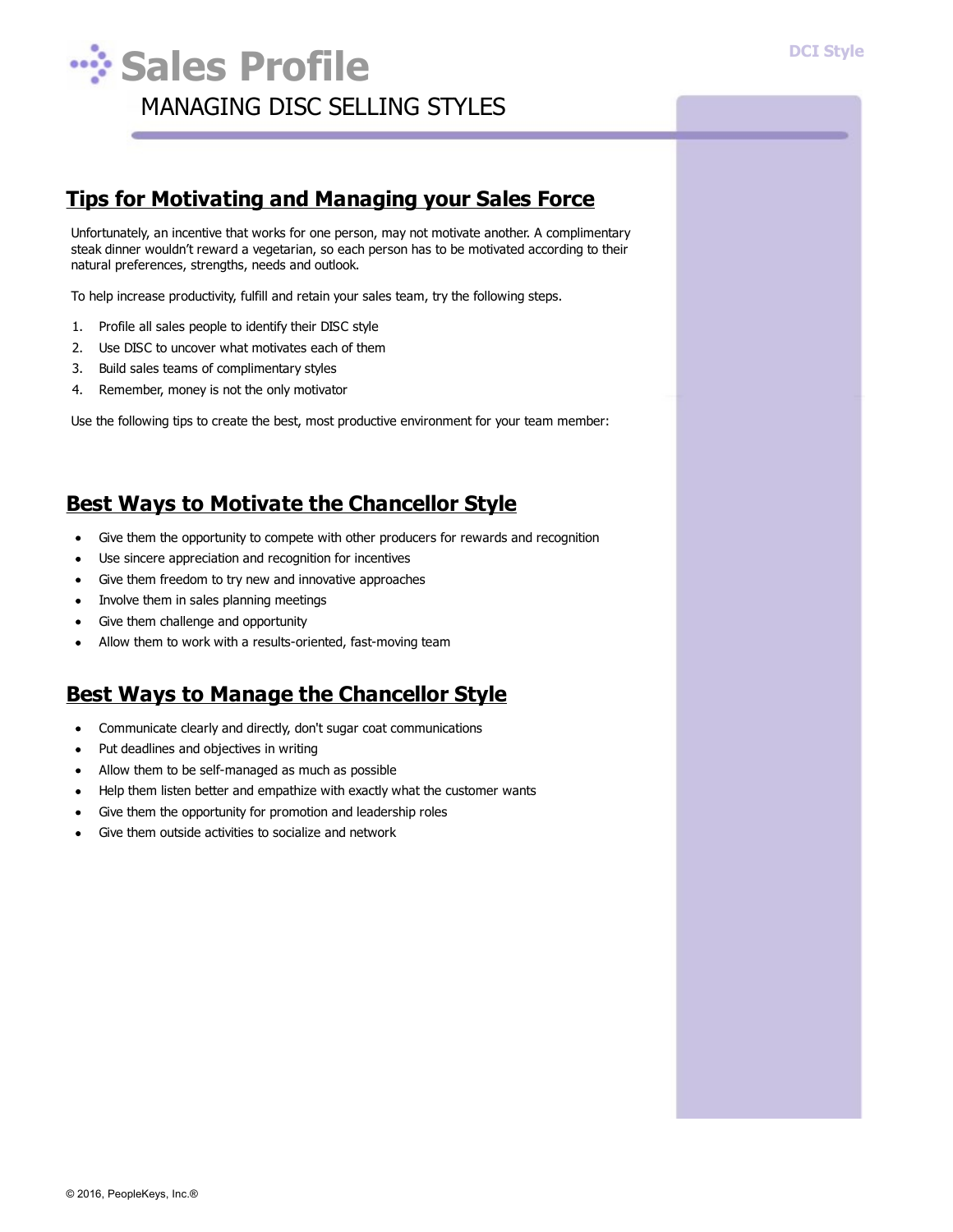Л

# **Wish Sales Profile** INCREASING SALES WITH CUSTOMERS

## **Recognizing Your Customer's Buying Style**

Before you can modify your selling style to your customer's buying style, you must first observe your buyer. To do so, take note of the following: the questions they ask, their pace, directness, openness, body language, pictures in their office, style of dress, are they formal or casual?

| If your customer                                                                 | If your customer                                                          |  |
|----------------------------------------------------------------------------------|---------------------------------------------------------------------------|--|
| is fast-paced; to-the-point; decisive<br>$\bullet$                               | is responsive; charismatic; animated                                      |  |
| is competitive; individualistic                                                  | is spontaneous; optimistic<br>$\bullet$                                   |  |
| has a high ego strength; confident                                               | enjoys small talk<br>$\bullet$                                            |  |
| is disinterested in "how" the job is done                                        | talks about their feelings and other people                               |  |
| likes change and taking risks                                                    | emphasizes fun and stories                                                |  |
| Your customer is a "D" Style                                                     | Your customer is an "I" Style                                             |  |
| Extroverted + Direct = The D Style                                               | Extroverted + Friendly = The I Style                                      |  |
| The higher the D, the more the need for dominance                                | The higher the I, the more the need for interacting                       |  |
| They buy products based upon                                                     | They buy products based upon                                              |  |
| expediency, expert reviews, superior quality and their ability to<br>get results | impulse, aesthetics, word of mouth, and their ability to give<br>prestige |  |
|                                                                                  |                                                                           |  |
| If your customer                                                                 | If your customer                                                          |  |
| is friendly; relaxed; agreeable                                                  | is less responsive and expressive<br>$\bullet$                            |  |
| is cooperative; enjoys working in teams                                          | emphasizes facts and details; compares data<br>$\bullet$                  |  |
| resists change and taking risks                                                  | seems reserved, cautious and controlled<br>$\bullet$                      |  |
| asks more questions, makes less statements                                       | likes to work independently<br>$\bullet$                                  |  |
| is disinterested in "how" the job is done                                        | is very task oriented and quality oriented<br>$\bullet$                   |  |
| Your customer is an "S" Style                                                    | Your customer is a "C" Style                                              |  |
| Introverted $+$ Cooperative = The S Style                                        | Introverted $+$ Analytical = The C Style                                  |  |
| The higher the S, the more the need for security                                 | The higher the C, the more the need for compliance                        |  |
| They buy products based upon                                                     | They buy products based upon                                              |  |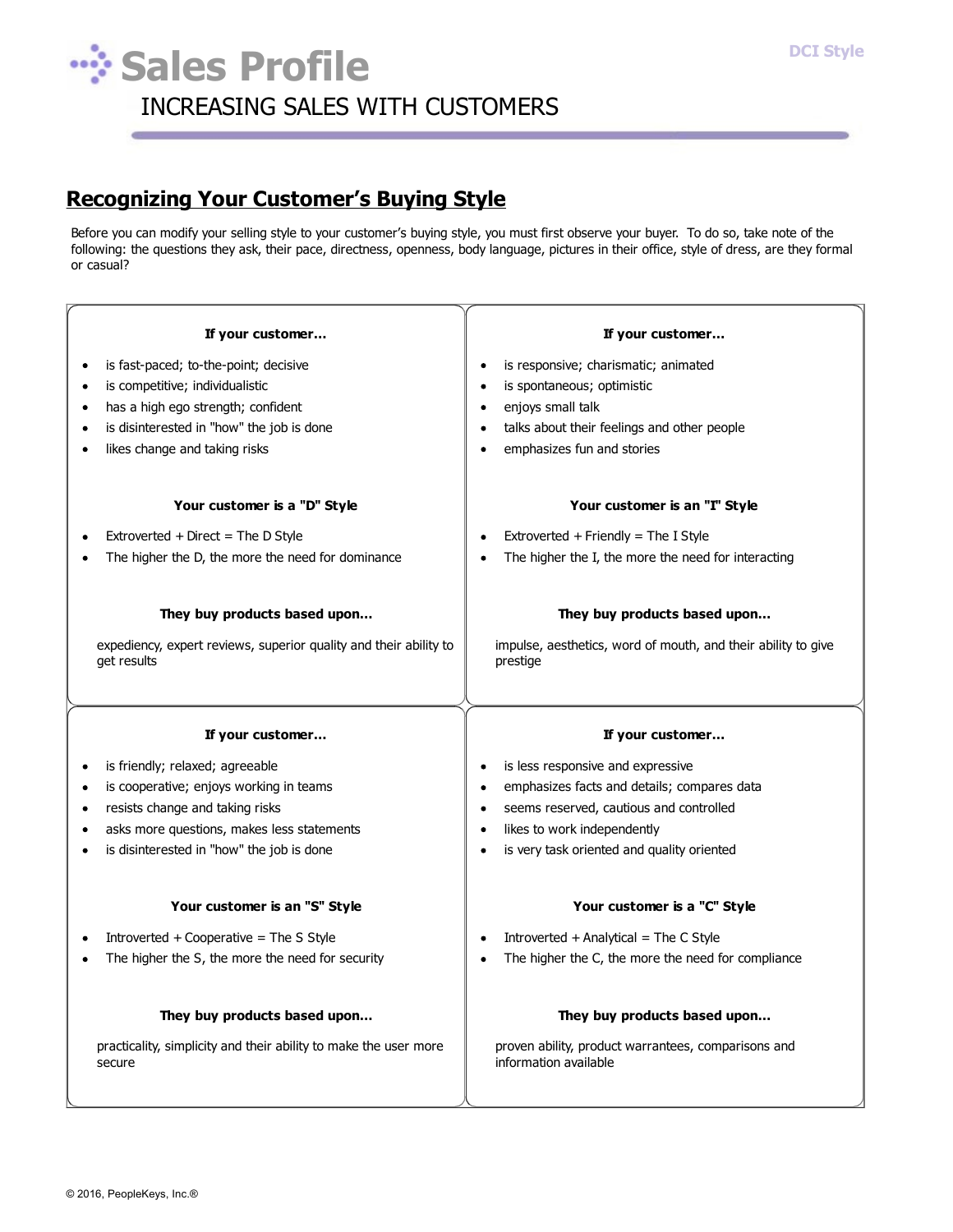

#### **Ways to Improve Sales with each Customer**

After spending time with your prospect, remember to create an environment favorable for their particular style. Use the suggestions for each style and follow these steps below:

- 1. Recognize your prospect's personality-buying style. Are they a D, I, S, or C style?
- 2. Gain rapport and trust by acclimating your style to theirs.
- 3. Demonstrate elements of the product or service that they would appreciate most.
- 4. Close your prospect according to their buying style.
- 5. Follow up with your prospect according to their buying style.

#### **Selling to D-style customers**

**They want: "Tangible results" Stressors: "Being taken advantage of; Loss of control; Losing to the competition" Adapt your style using: a "Bottom line" selling strategy**

- Do be brief, direct and to the point
- Do stay business like
- Do concentrate on the "results" or the "benefits" of the product or service
- Do be decisive and unwavering when explaining important points
- Do be confident: don't be intimidated  $\bullet$
- Do disagree or agree with the facts, not the person  $\bullet$
- Do allow them to win and /or be correct (in the end, you will win too)  $\bullet$
- Do move faster than normal ×.
- Don't over-promise
- Don't joke around too much (unless they are joking too)
- Make sure you provide yes or no answers, not maybe answers
- $\bullet$ Don't try to "trick" with gimmicks or misleading claims; D styles hate to feel they have been taken advantage of

#### **Selling to I-style customers**

**They want: "An enjoyable experience" Stressors: "Rejection; Loss of social acceptance; Too much detail work" Adapt your style using: a "Conversational" selling strategy**

- Do have fun, and joke if you think it's appropriate
- Do tell them the benefits that will make them look good
- Do give them recognition and appreciation
- Do listen to their stories  $\bullet$
- Do provide real life examples to illustrate complex concepts  $\bullet$
- Do provide follow up and be accountable to your words  $\bullet$
- Do let them know you understand their feelings and ideas  $\bullet$
- $\bullet$ Do allow them to talk, but keep the focus
- Do introduce them to other members of your team if relevant
- Do give them the opportunity to speak with your customers who have had a good experience
- Don't give them too many product details
- Do give them literature and details in writing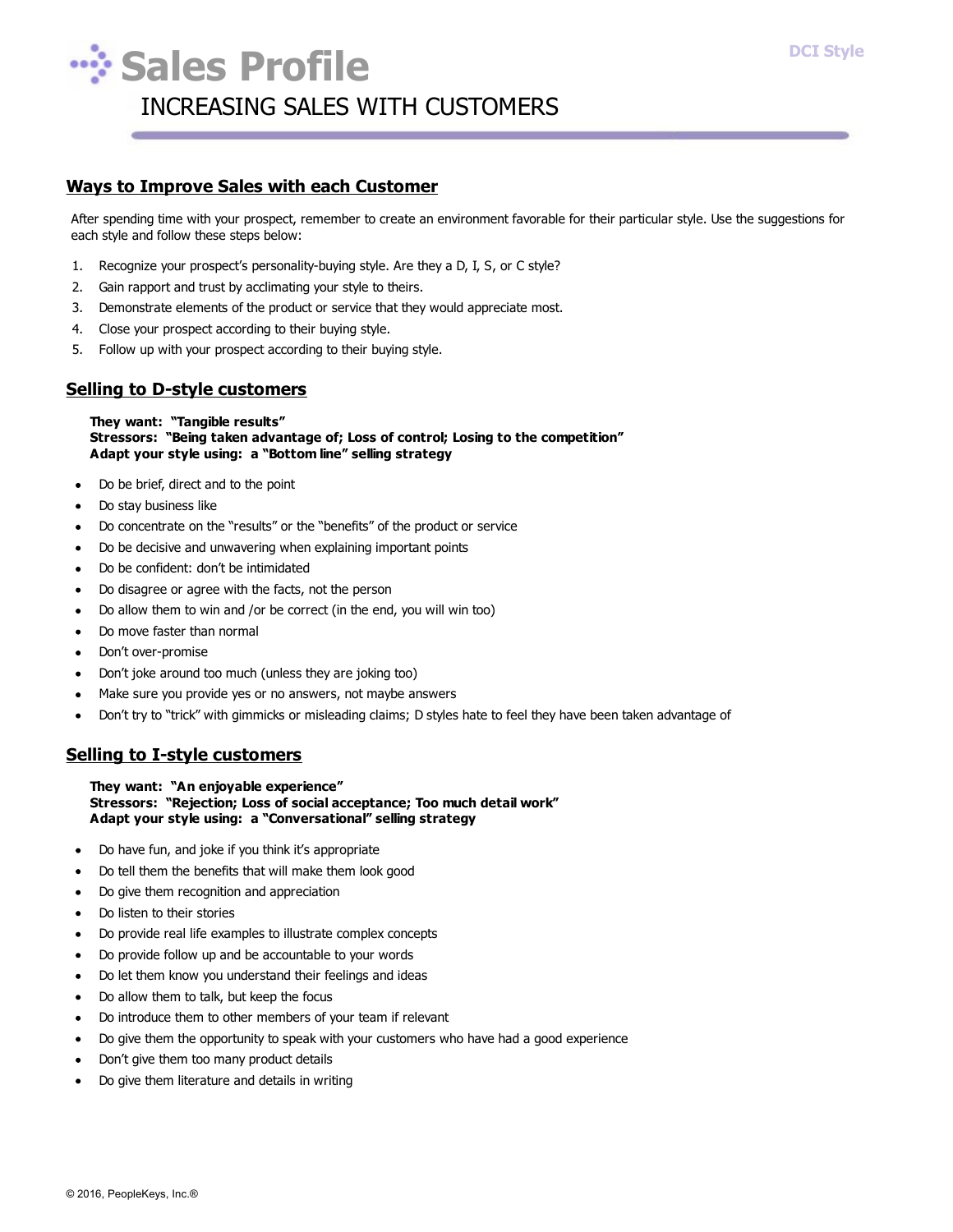

#### **Ways to Improve Sales with each Customer**

After spending time with your prospect, remember to create an environment favorable for their particular style. Use the suggestions for each style and follow these steps below:

- 1. Recognize your prospect's personality-buying style. Are they a D, I, S, or C style?
- 2. Gain rapport and trust by acclimating your style to theirs.
- 3. Demonstrate elements of the product or service that they would appreciate most.
- 4. Close your prospect according to their buying style.
- 5. Follow up with your prospect according to their buying style.

#### **Selling to S-style customers**

#### **They want: "Security and Practicality" Stressors: "Loss of security; Loss of personal relationships; Confrontation" Adapt your style using: a "Personal" selling strategy**

- Do show sincere interest in them as a person
- Do be friendly, personal and trustworthy  $\bullet$
- Do give them the facts relevant to their job
- Do provide the assurances they need, concentrate on guarantees or return on investment  $\bullet$
- Do be yourself, S styles can be astute judges of character  $\bullet$
- Do close when you feel you have their trust  $\bullet$
- Do give them real-life examples or stories to assure them  $\bullet$
- Do ask questions and allow them to do most of the talking ×.
- Do introduce them to customer and service specialists so that they will know they will feel assured
- Do provide follow up: be accountable to your words
- Don't be aggressive or fast paced, slow down your pace and humble yourself

#### **Selling to C-style customers**

**They want: "Facts and Credibility" Stressors: "Criticism; Incomplete tasks; Pressure to choose; Emotional displays" Adapt your style using: an "Evidence and Confirmation" selling strategy**

- Do allow them to ask questions
- Do be accurate with your responses
- Do provide the pros and cons to convince them
- Do focus on step-by-step explanations  $\bullet$
- Do answer questions with facts and as many details as you have  $\bullet$
- Do give them proof of your statements  $\bullet$
- Do be direct and friendly; but minimize the small talk  $\bullet$
- Do give them plenty of time and space  $\bullet$
- $\bullet$ Do follow through on details
- Do work toward earning their trust over time by keeping your word
- Don't pressure them to make decisions on the spot
- Don't get in their personal space or ask personal questions unless they choose to volunteer that information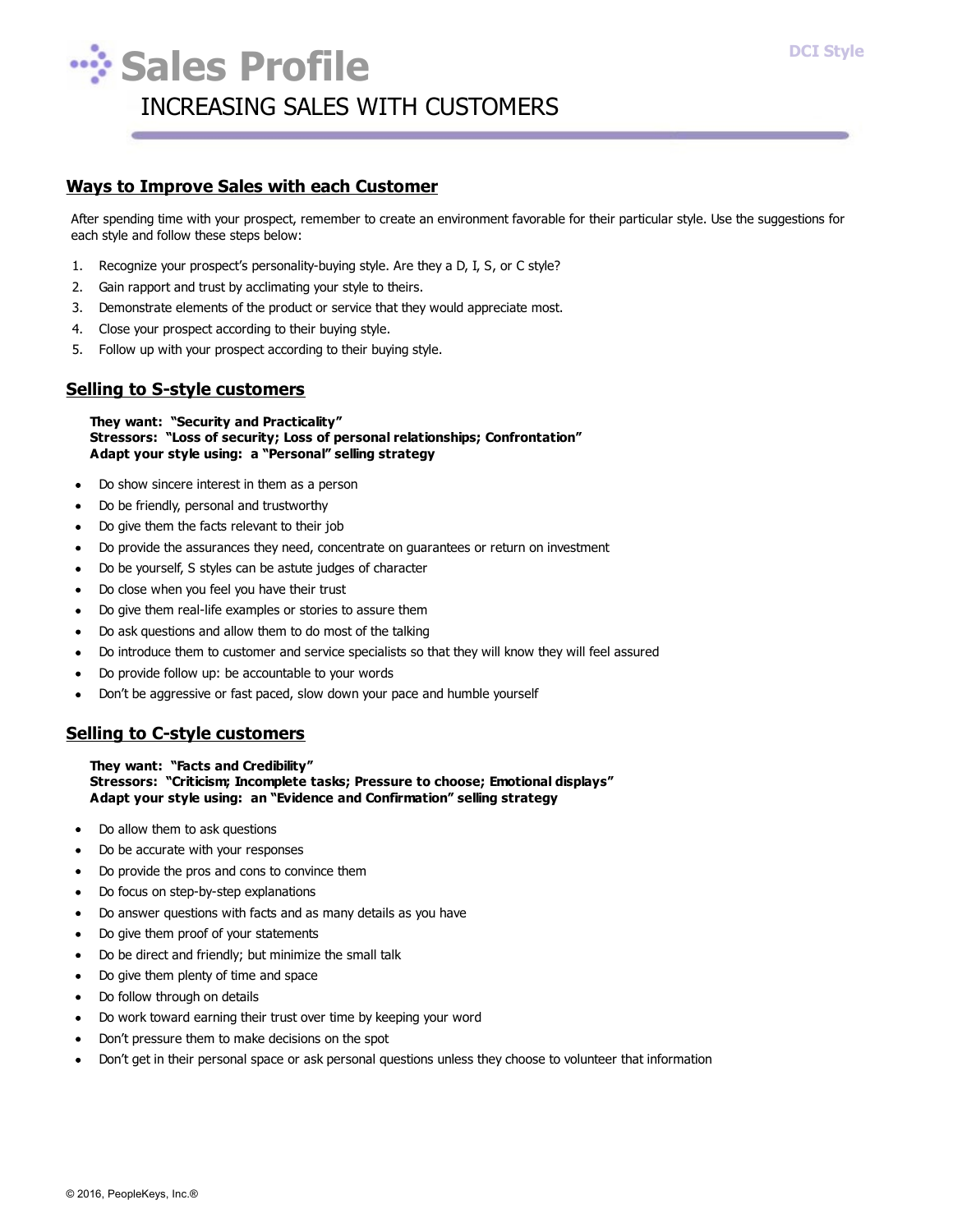

## **Increasing Sales with Specific Customers**

Instructions: Fill in the work sheet to help you better relate to (and better sell to) customers who you already know.

- Column 1: Write the customer's last name or corporate name here.
- Column 2: Refer to Part 3 to help you guess the style of your customer based upon what you know about the customer. Use 1, 2,  $\bullet$ or 3 DISC letters to describe their style.
- Column 3: Refer to the suggestions in Part 3 for tips that would help you form an action plan for success with that style.

| <b>CUSTOMER NAME</b> | STYLE GUESSTIMATE<br>(DISC) | <b>ACTION PLAN</b> |
|----------------------|-----------------------------|--------------------|
| 1.                   |                             |                    |
| 2.                   |                             |                    |
| 3.                   |                             |                    |
| 4.                   |                             |                    |
| 5.                   |                             |                    |
| 6.                   |                             |                    |
| 7.                   |                             |                    |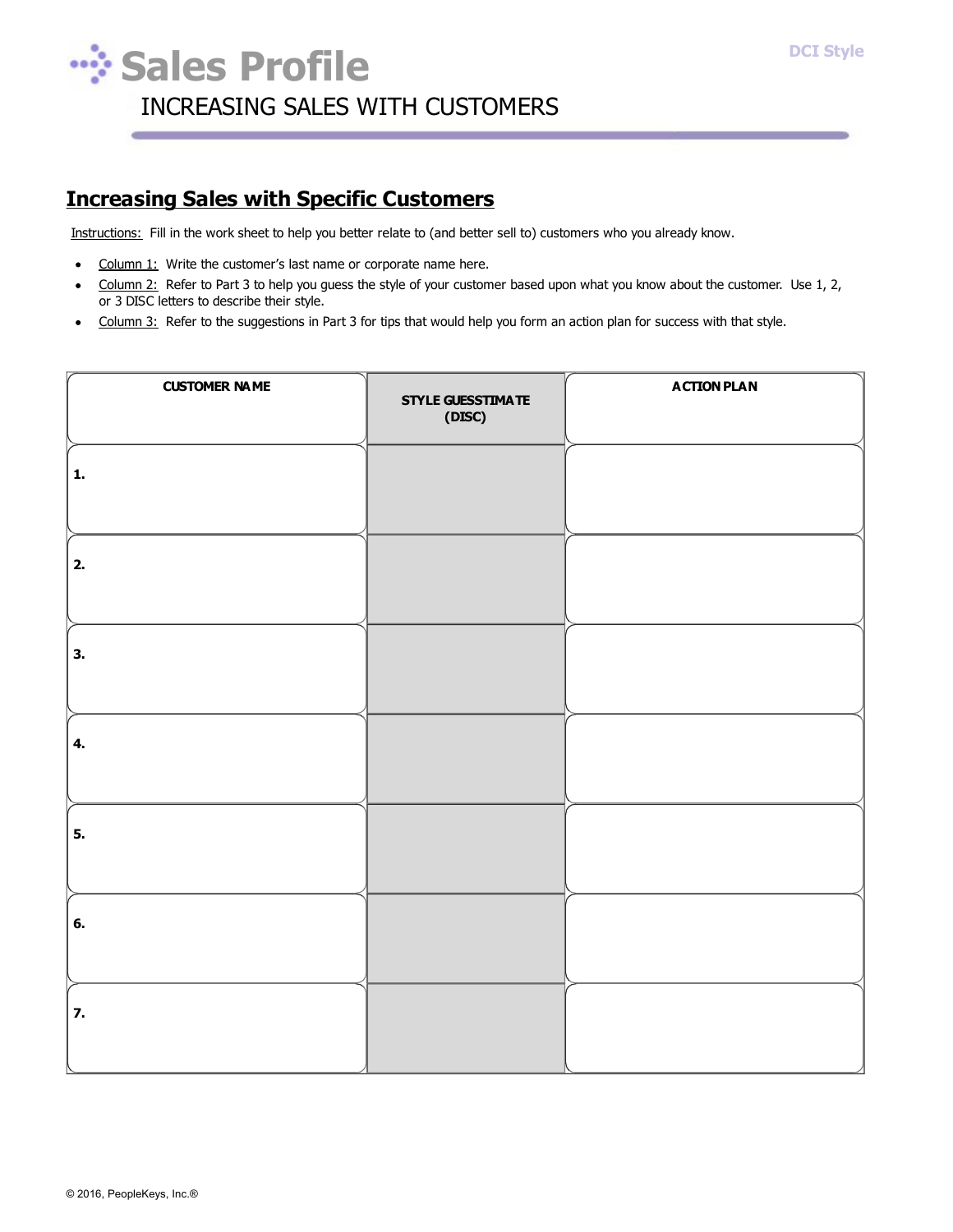#### **DCI Style**



#### **Remember, a Chancellor may want:**

Authority, varied activities, prestige, freedom, assignments promoting growth, opportunity for advancement, recognition

#### **Greatest fear:**

Being taken advantage of, loss of control  $\bullet$ 

#### **When communicating with DCI, a Chancellor, DO:**

- Talk about results not process
- Talk about solutions not problems  $\bullet$
- Focus on business; remember they desire results
- Suggest ways for him/her to achieve results, be in charge, and solve problems  $\bullet$
- Let them in on the "big picture" because they are visionary
- Agree with facts and ideas rather than the person when in agreement  $\bullet$

#### **When communicating with DCI, a Chancellor, DO NOT:**

- Ramble, do all the talking  $\bullet$
- Settle for less than excellence  $\bullet$
- Focus on problems
- Be pessimistic
- Focus on the process and details
- Challenge them directly  $\bullet$

#### **While analyzing information, DCI, a Chancellor may:**

- Ignore potential risks  $\bullet$
- Not weigh the pros and cons
- Not consider others' opinions
- Offer innovative and progressive systems and ideas  $\bullet$

#### **Motivational Characteristics**

- **Motivating Goals:** Quality, looking good by a job well done
- **Evaluates Others by:** Verbal communication of statements
- **Influences Others by:** Efficiency, verbal skills  $\bullet$
- **Value to Team:** Multi-task abilities, quality minded, can move tasks ahead  $\bullet$
- **Overuses:** Intolerance to status quo, impulsiveness  $\bullet$
- $\bullet$ **Reaction to Pressure:** Impulsive, rash
- **Greatest Fears:** Poor quality, rejection
- **Areas for Improvement:**Be more sensitive, be more flexible to others' needs, let others share ideas and beliefs



#### Knowledge comes, but wisdom lingers.

- Alfred Lord Tennyson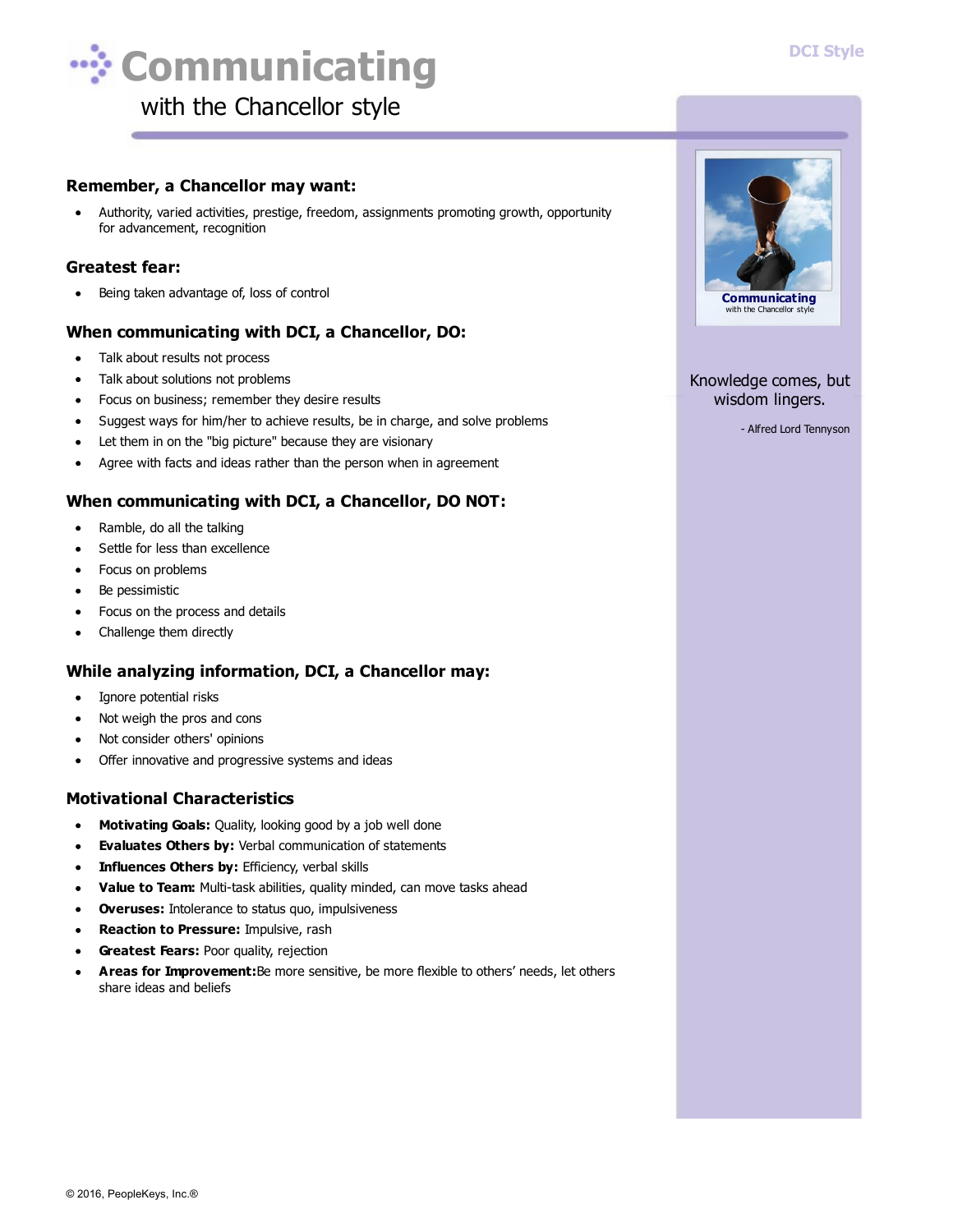

#### **Value to the group:**

- Energetic leader and thinker  $\bullet$
- High energy, spurs activity in others
- Can multi-task easily
- Decisive and great in a crisis

#### **Chancellors possess these positive characteristics in groups:**

- Instinctive leaders  $\bullet$
- Autocratic managers who are great in crisis
- Direct and decisive
- Innovative in getting results  $\bullet$
- Maintain focus on goals  $\bullet$
- Overcome obstacles, they see silver lining  $\bullet$
- Provide direction and leadership; accepts risks  $\bullet$
- Push group toward their goals  $\bullet$
- Willing to speak out; able to define goals  $\bullet$
- $\bullet$ Great communicators
- Welcome challenges without fear  $\bullet$
- $\bullet$ Sees things for what they are
- Can handle multiple projects  $\bullet$
- $\bullet$ Function well with heavy workloads

#### **Personal growth areas for Chancellor:**

- Be less controlling and domineering
- Develop a greater appreciation for the opinions and feelings of others  $\bullet$
- Put more energy into the details and process  $\bullet$
- Show your support for other team members; be an active listener  $\bullet$
- Take time to explain the "whys" of your statements and proposals
- Have more patience; help others reach their potential  $\bullet$



You can have brilliant ideas, but if you can't get them across, your ideas won't get you anywhere.

- Lee Iacocca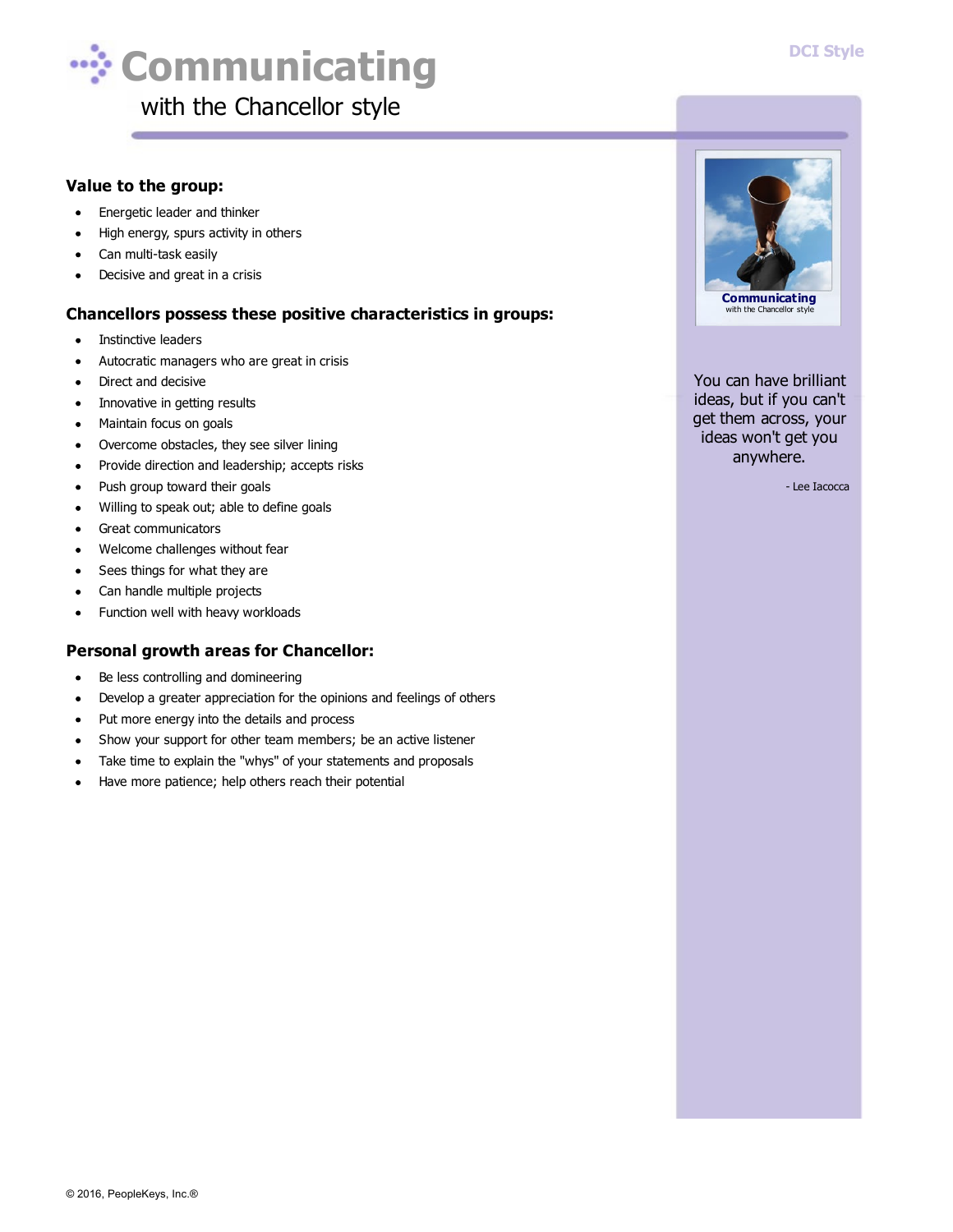#### **DCI Style**



## relating to others

#### **Your D, I and C plotted above the midline, your style is identified by the keyword "Chancellor".**

This next section uses adjectives to describe where your DISC styles are approximately plotted on your graph. These descriptive words correlate as a rough approximation to the values of your graph.

#### **D -- Measures how decisive, authoritative and direct you typically are. Words that may describe the intensity of your "D" are:**

- $\bullet$ **FORCEFUL** Full of force; powerful; vigorous
- **RISK TAKER** Willing to take chances; hazardous in actions  $\bullet$
- **ADVENTURESOME** Exciting or dangerous undertaking
- **DECISIVE** Settles a dispute or answers questions
- **INQUISITIVE** Inclined to ask many questions; curious

#### **I -- Measures how talkative, persuasive, and interactive you typically are. Words that may describe the intensity of your "I" are:**

- **GENEROUS** Willing to give or share; unselfish; bountiful
- **POISED** Balanced; stable; having ease and dignity of manner
- **CHARMING** Attractive; fascinating; delightful
- **CONFIDENT** Sure of oneself; feeling certain; bold

#### **S -- Measures your desire for security, peace and your ability to be a team player. Words that may describe the intensity of your "S" are:**

- **CRITICAL** Tending to find fault; characterized by careful analysis
- **IMPETUOUS** Acting suddenly with little thought; rash; impulsive

#### **C -- Measures your desire for structure, organization and details. Words that may describe the intensity of your "C" are:**

- **ANALYTICAL** Dissecting a whole into its parts to discover their nature
- **SENSITIVE** Easily hurt; highly intellectually and emotionally responsive
- **MATURE** Fully grown, developed, ripened



The only way to change is by changing your understanding.

- Anthony De Mello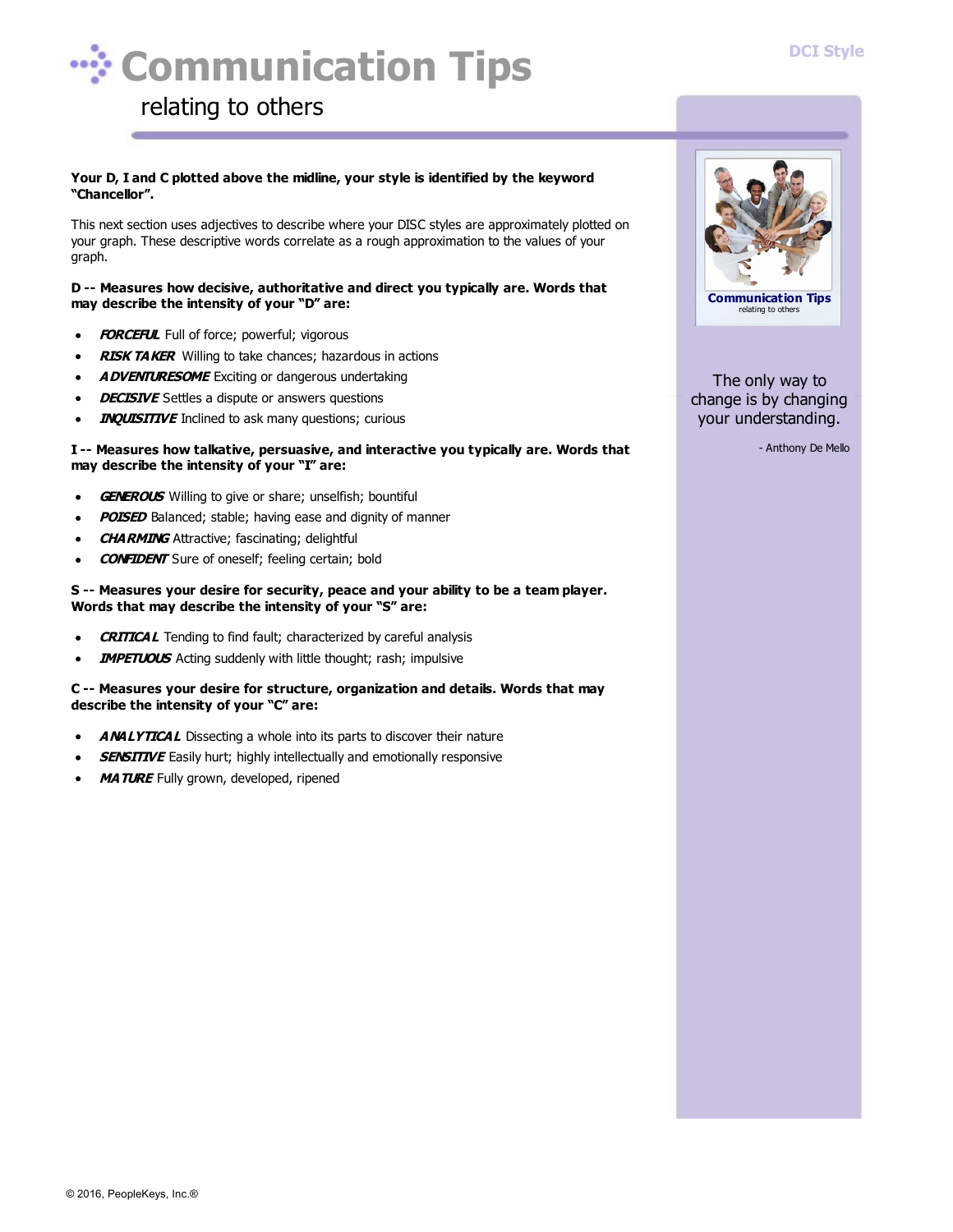

how you communicate with others

#### **How You Communicate with Others**

Please return to the "Communicating" section of this report and review the communicating "DO" and "DO NOT" sections for your specific style. Reviewing your own communication preferences can be an eye-opening experience or simply confirmation for what you already know to be true. Either way, you have your communication characteristics in writing. This information is powerful when shared between colleagues, friends, and family. Others may now realize that some approaches do not work for your style, while other ones are received well by you. Equally important is that you now see that THE WAY YOU SAY SOMETHING can be as important as WHAT IS SAID. Unfortunately, we all have a tendency to communicate in the manner that we like to hear something, instead of the method another person prefers.

**Your style is predominately a "D" style**, which means that you prefer receiving information telling you RESULTS. But, when transferring that same information to a client or co-worker, you may need to translate that into giving them precise facts, or just the end result, or how they are a part of the solution and we need to work as a team.

This next section of the report deals with how your style communicates with the other three dominant styles. Certain styles have a natural tendency to communicate well, while certain other styles seem to be speaking different languages all together. Since you are already adept at speaking your "native" language, we will examine how to best communicate and relate to the other three dominant languages people will be using.

This next section is particularly useful for a dominant "D" style as you may have the tendency to be more aggressive in your communication than what others would like.

#### **The Compatibility of Your Behavioral Style**

Two "D" styles will get along well only if they respect each other and desire to work as a team to accomplish a set goal. Care must be taken not to become overly competitive or overly domineering with each other.

A "D" likes the "I" style, because an "I" is a natural encourager to the "D". Sometimes an "I" will not be task oriented enough for the "D" in a work situation, unless the "D" sees the value of how the "I" can be influential to achieve ultimate results.

A "D" and an "S" normally work well together because the "S" does not threaten the "D", and will normally work hard to achieve the desired goal. Sometimes personal relations can be strained because the "D" sometimes comes across as too task oriented and driven.

A "D" and a "C" must be careful not to become too pushy and too detail oriented, respectively. However, a "D" needs the detail attention of the "C" style, but sometimes has a hard time of effectively communicating this need.



Speech is the mirror of the soul; as a man speaks, so is he.

- Publilius Syros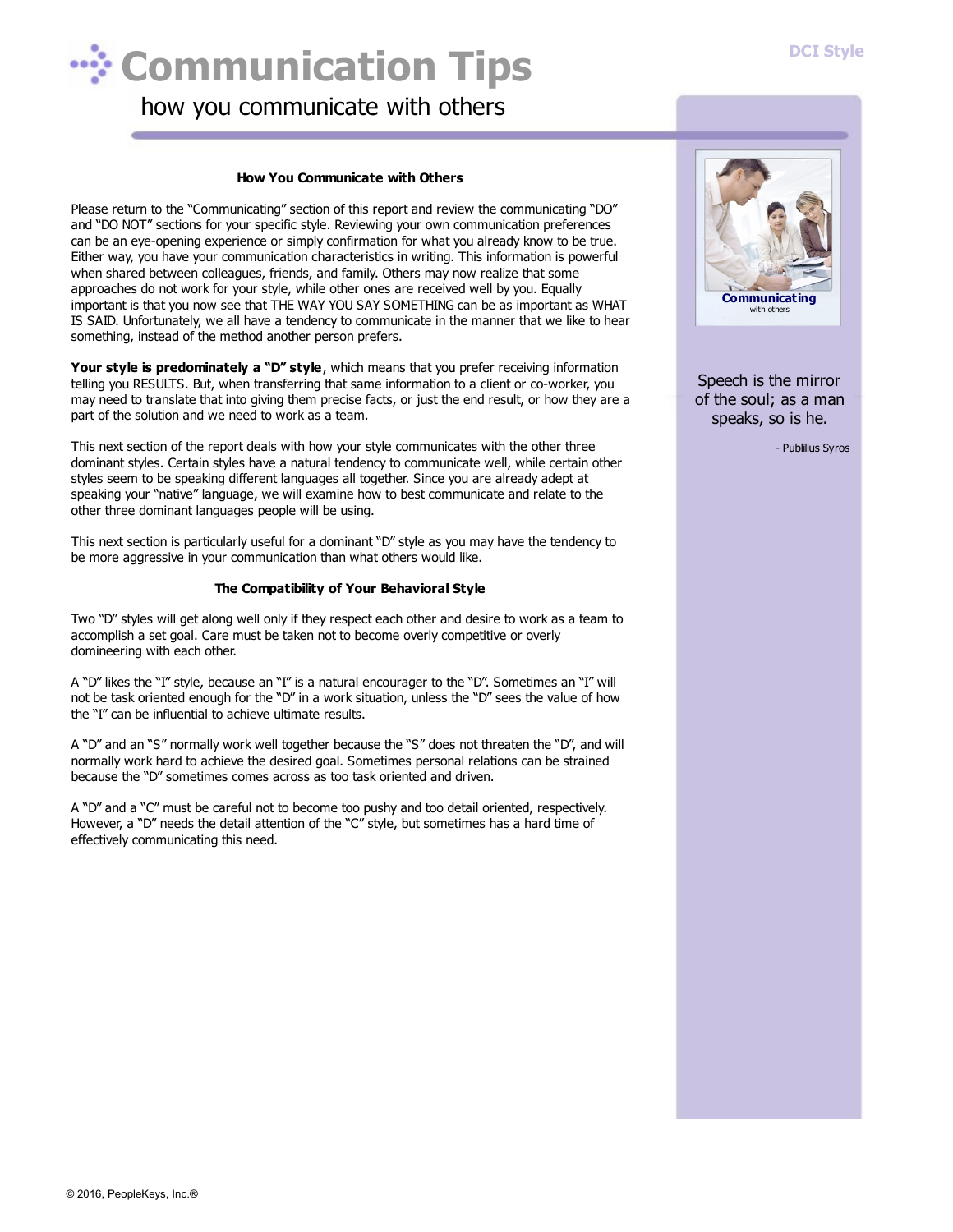

#### **How the "D" Can Enhance Interaction with Each Style**

#### **D with D**

If there is mutual respect, you will tend to see each other as driving, visionary, aggressive, competitive and optimistic. So long as they agree on the goal to be accomplished, they can focus on the task at hand and be extremely efficient. If mutual respect does not exist, you will tend to see the other D as argumentative, dictatorial, arrogant, domineering, nervous and hasty.

Relationship Tip: Each of you must strive to achieve mutual respect, and communication, setting this as a goal to be accomplished will help immensely. You must also work to understand the realms and boundaries of each other's authority, and to respect those boundaries.

#### **D with I**

You will tend to view I's as egocentric, superficial, overly optimistic, showing little thought, too self-assured and inattentive. You'll dislike being "sold" by the I. Your task orientation will tend to lead you to become upset by the high I's noncommittal generalizations.

Relationship Tip: You should try to be friendly, since the I appreciates personal relationships. Be complimentary, when possible. Listen to their ideas and recognize their accomplishments.

#### **D with S**

You will tend to view the S as passive, nonchalant, apathetic, possessive, complacent and nondemonstrative. D's tend to perceive S's as slow moving. They will tend to see your approach as confrontational, and it may tend to be overwhelming to the high S. Your quick pace of action and thinking may cause a passive-aggressive response.

Relationship Tip: Avoid pushing; recognize the sincerity of the high S's good work. Be friendly to them, they appreciate relationships. Make every effort to be more easy going when possible, adapting a steady pace will reduce unnecessary friction in the relationship.

#### **D with C**

Your tendency will be to view the C as overly dependent, evasive, defensive, too focused on details and too cautious and worrisome. D's often feel that high C's over analyze and get bogged down in details.

Relationship Tip: Slow down the pace; give them information in a clear and detailed form, providing as many facts as you can. In discussions, expect the C to voice doubts, concerns and questions about the details. Remove potential threats. Whenever possible, allow time for the C to consider issues and details before asking them to make any decisions.



Communication works for those who work at it.

- John Powell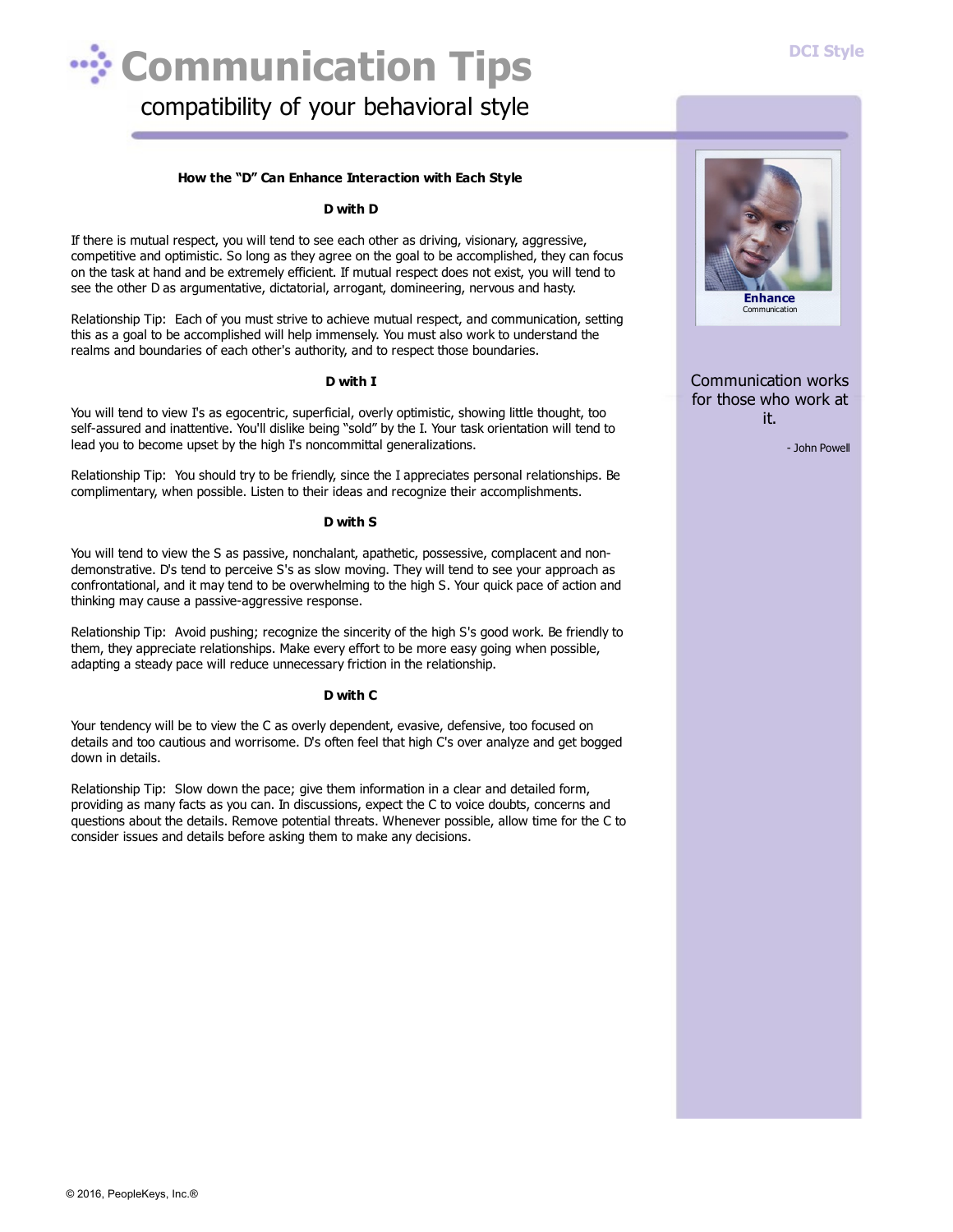

## **Communication Tips Worksheet**

Changes in your graphs indicate your coping methods. The human personality is profoundly influenced by changes in our environment. Typically, people change significantly from graph one to graph two as a result of stressors or environmental changes. Recognizing the differences or changes between these two graphs helps us understand our instinctive coping mechanism, and indicates how to better adapt in the future.

Instructions: Each of your graphs illuminates different aspects of your personality. A closer look at those changes reveals valuable insights. Please refer to both graphs (if necessary, reference data throughout your profile). Compare the D, I, S, and C points on graphs one and two. Finally, read the analysis of your answers, and consider how your environment affects your decisions, motivations, actions and verbal messages.

#### **D Changes:**

Compare graphs 1 and 2. When you look at graph 2, is your "D" higher or lower than the "D" in graph 1? Consider how high or low the letter moves. A higher value indicates someone who desires more control in stressful situations. If the D goes up considerably, you can become very controlling when you become stressed. A lower value indicates someone who desires less control in stressful situations. If the D goes down considerably, you may want someone else to lead you and you will follow.

#### **I Changes:**

Compare graphs 1 and 2. When you look at graph 2, is your "I" higher or lower than the "I" in graph 1? Consider how high or low the letter moves. A higher value indicates someone who desires more social influence in stressful situations. If the I goes up considerably, you may try to use your communication skills to smooth things out. A lower value indicates someone who desires less social influence in stressful situations. If the I goes down considerably, you rely less on verbal means to come to a resolution.

#### **S Changes:**

Compare graphs 1 and 2. When you look at graph 2, is your "S" higher or lower than the "S" in graph 1? Consider how high or low the letter moves. A higher value indicates someone who desires a more secure environment in stressful situations. If the S goes up considerably, you may tend to avoid any conflict and wait until a more favorable environment is available before making any changes. A lower value indicates someone who desires a less secure environment in stressful situations. If the S goes down considerably, you become more impulsive in your decision-making.

#### **C Changes:**

Compare graphs 1 and 2. When you look at graph 2, is your "C" higher or lower than the "C" in graph 1? Consider how high or low the letter moves. A higher value indicates someone who desires more information before making a decision in stressful situations. If the C goes up considerably, you will probably not want to make a decision until you have significantly more information. A lower value indicates someone who desires less information before making decisions in stressful situations. If the C goes down considerably, you may make decisions based more on gut feelings.

#### Which one of your points makes the most dramatic move up or down? What does that tell you about how you **react to pressure?**

How could your coping method help or hinder you in making decisions? How can you use this information to help **you see possible blind spots in your reaction to pressure?**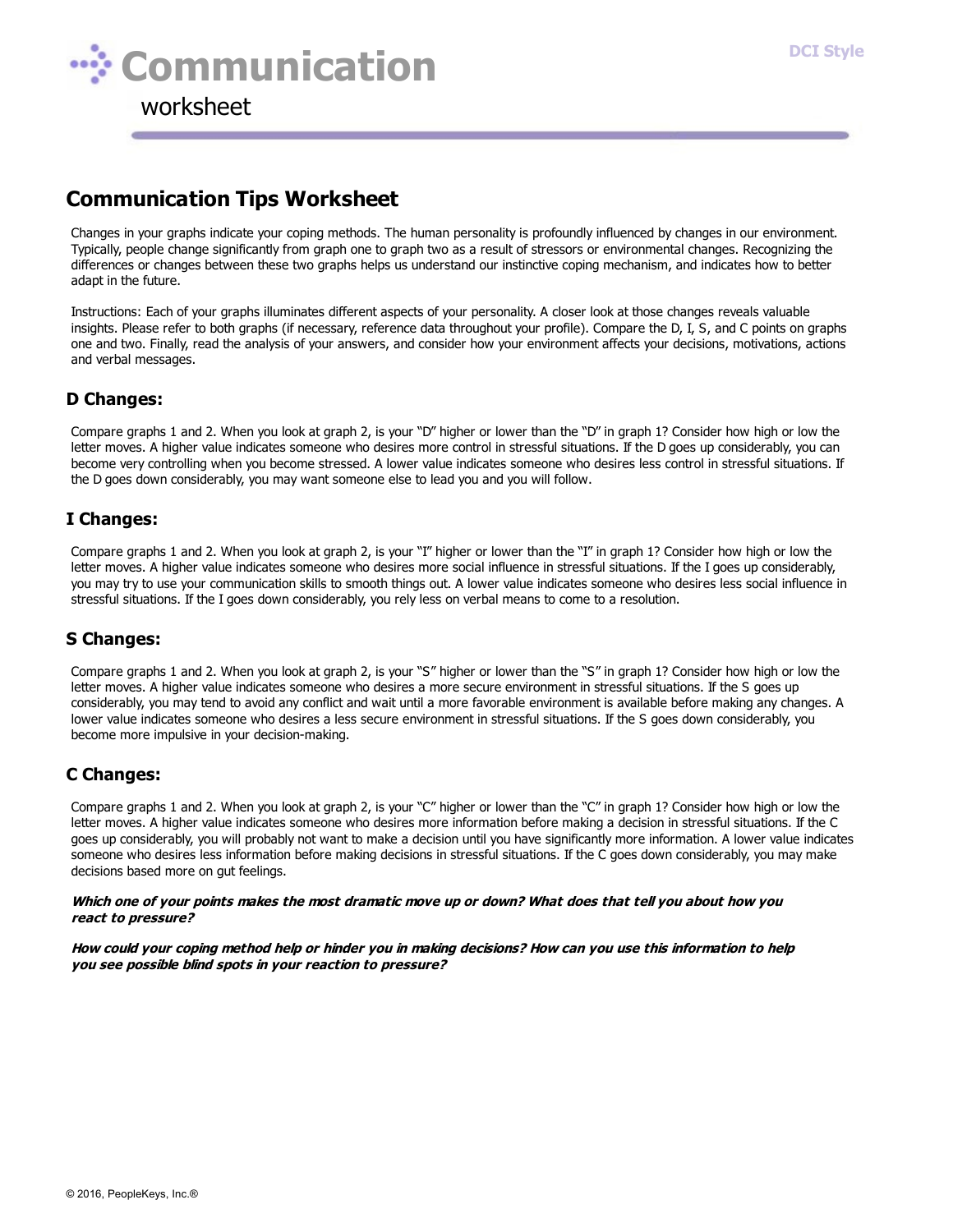# *W***: Detailed Keyword Analysis: Your Personal Image**

When completing your profile, you answered the questions according to <sup>a</sup> particular setting, for example 'Home' or 'Work'. This is because people tend to display different aspects of their personality in different settings. You are typically not the same at work as you are at home or in <sup>a</sup> social setting. A significant benefit of this report is its ability to measure how others will tend to perceive you and your behavior in various settings.

In the setting for which you answered the questions, others will tend to perceive you as having certain characteristics. Their perception of these characteristics will change depending on the amount of pressure you experience in any given situation. This is an area where each individual tends to have significant "blind spots". We often don't realize how we're perceived by others when we are under pressure.

The following keywords describe specific values of your DISC scores for two of the three graphs. An analysis has been generated for Graph 2 (personality under stress) and graph 3 (personality in general). The following keywords represent characteristics typically displayed by similar graphs.

The DISC descriptive keywords generated from an analysis of each graph have been divided into two lists. The first list, generated from Graph 2, is under the heading "How Others Tend to See Me". It shows your typical response to pressure. The second list, generated from Graph 3, is under the heading "How I See Myself". Unless your two graphs are completely different, you should expect to see some repetition of items in each list. However, you should be aware that the dominant traits are listed first; therefore the placement of each keyword demonstrates its significance. You should particularly note keywords that are repeated in both lists. Notice whether repeated keywords moved higher or lower from list to list.

#### **Keyword Exercise Part 1**

### **HOW OTHERS TEND TO SEE ME**

The following descriptive keywords were generated from an analysis of Graph 2. These keywords describe the specific value of your DISC scores providing a representation of the characteristics you tend to display when you are responding to pressure.



Instructions: Please ask someone to help you complete this exercise. It should be someone who knows you well in the particular setting for which you answered the questions on your profile. Ask him/her to check the boxes next to the keywords that he/she perceives describe you during a time when you were under significant pressure. Please ask him/her to leave blank keywords that do not describe you during a pressure-filled time. Consider the impact these characteristics may have on your relationships. These may be areas for you to consider as being significant to your self-image.

| DOMINEERING Imposing one's own opinion & wishes<br>FORCEFUL Full of force; powerful; vigorous<br><b>URGENT Requests boldly</b>                                                         |
|----------------------------------------------------------------------------------------------------------------------------------------------------------------------------------------|
| CONVENTIONAL Sanctioned by, or following custom of usage<br>DIPLOMATIC Tactful<br>SYSTEMATIC According to a system; orderly                                                            |
| AFFABLE Easy to approach and talk to; pleasant & polite<br>SOCIABLE Enjoying the company of others; friendly; agreeable; informal<br>TRUSTING Firm belief in honesty, integrity, faith |
| ALERT Watchful; vigilant; ready; active; nimble<br>EAGER Keenly desiring; wanting very much; impatient or anxious                                                                      |

OUTGOING Expansive; sociable; gregarious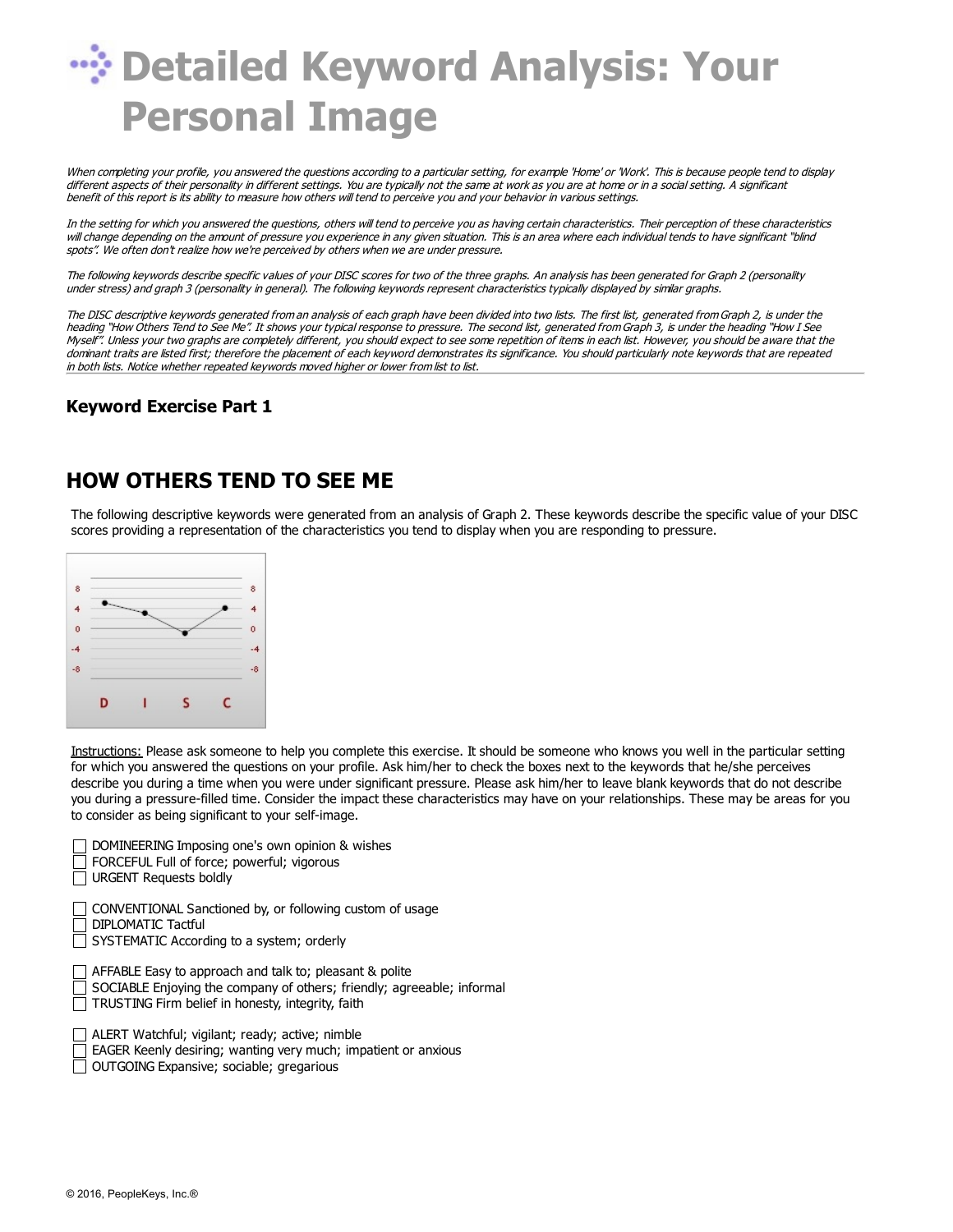#### **Keyword Exercise Part 2**

## **HOW I TEND TO SEE MYSELF**

The following descriptive keywords were generated from an analysis of Graph 3. These keywords describe the specific value of your DISC scores providing a representation of the characteristics you tend to see yourself displaying (your self-image).

| 8    |   |                                                                                                                                                                                                                                                                                                                                                                                                                                               |   |    | 8  |
|------|---|-----------------------------------------------------------------------------------------------------------------------------------------------------------------------------------------------------------------------------------------------------------------------------------------------------------------------------------------------------------------------------------------------------------------------------------------------|---|----|----|
|      |   | $\frac{1}{2} \left( \frac{1}{2} \right)^{2} \left( \frac{1}{2} \right)^{2} \left( \frac{1}{2} \right)^{2} \left( \frac{1}{2} \right)^{2} \left( \frac{1}{2} \right)^{2} \left( \frac{1}{2} \right)^{2} \left( \frac{1}{2} \right)^{2} \left( \frac{1}{2} \right)^{2} \left( \frac{1}{2} \right)^{2} \left( \frac{1}{2} \right)^{2} \left( \frac{1}{2} \right)^{2} \left( \frac{1}{2} \right)^{2} \left( \frac{1}{2} \right)^{2} \left( \frac$ |   |    |    |
| o    |   | ー                                                                                                                                                                                                                                                                                                                                                                                                                                             |   |    | ō  |
| z    |   |                                                                                                                                                                                                                                                                                                                                                                                                                                               |   |    |    |
| $-8$ |   |                                                                                                                                                                                                                                                                                                                                                                                                                                               |   |    | -8 |
|      | D |                                                                                                                                                                                                                                                                                                                                                                                                                                               | ς | C. |    |

Instructions: Please check the boxes next to the keywords that you perceive describe you in general. Please leave blank keywords that do not describe your everyday characteristics. Consider the impact these characteristics may have on your relationships. Are there any keywords that come up in both part one and part two of this exercise? If so, these may be areas for you to consider as being significant to your self-image.

| DOMINEERING Imposing one's own opinion & wishes<br>FORCEFUL Full of force; powerful; vigorous<br><b>URGENT Requests boldly</b>                                                         |
|----------------------------------------------------------------------------------------------------------------------------------------------------------------------------------------|
| CONVENTIONAL Sanctioned by, or following custom of usage<br>DIPLOMATIC Tactful<br>SYSTEMATIC According to a system; orderly                                                            |
| AFFABLE Easy to approach and talk to; pleasant & polite<br>SOCIABLE Enjoying the company of others; friendly; agreeable; informal<br>TRUSTING Firm belief in honesty, integrity, faith |
| ALEDT Watchful vigilant: roady: active: pimble                                                                                                                                         |

ALERT Watchful; vigilant; ready; active; nimble EAGER Keenly desiring; wanting very much; impatient or anxious

OUTGOING Expansive; sociable; gregarious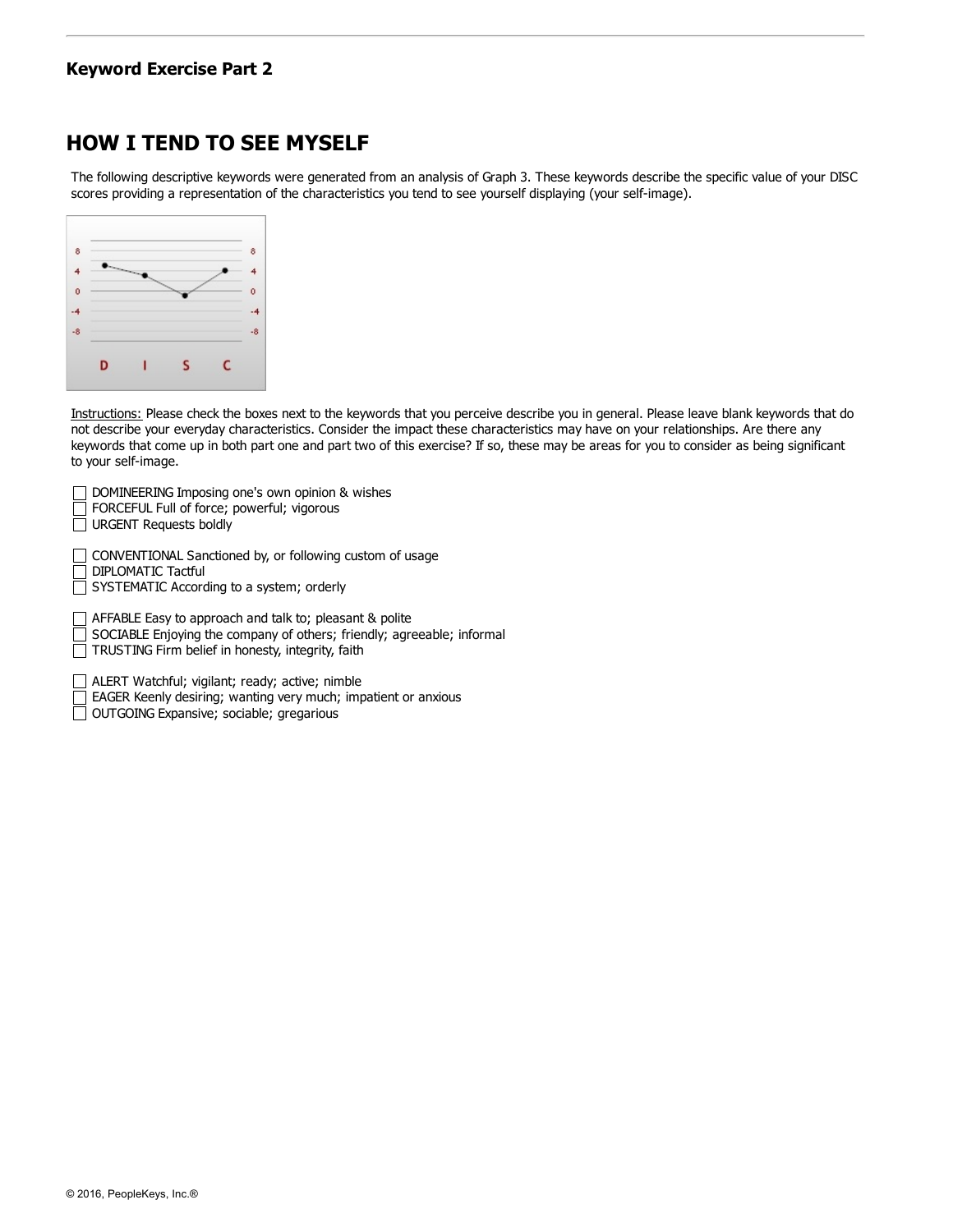

## **Personality Style Graphs**

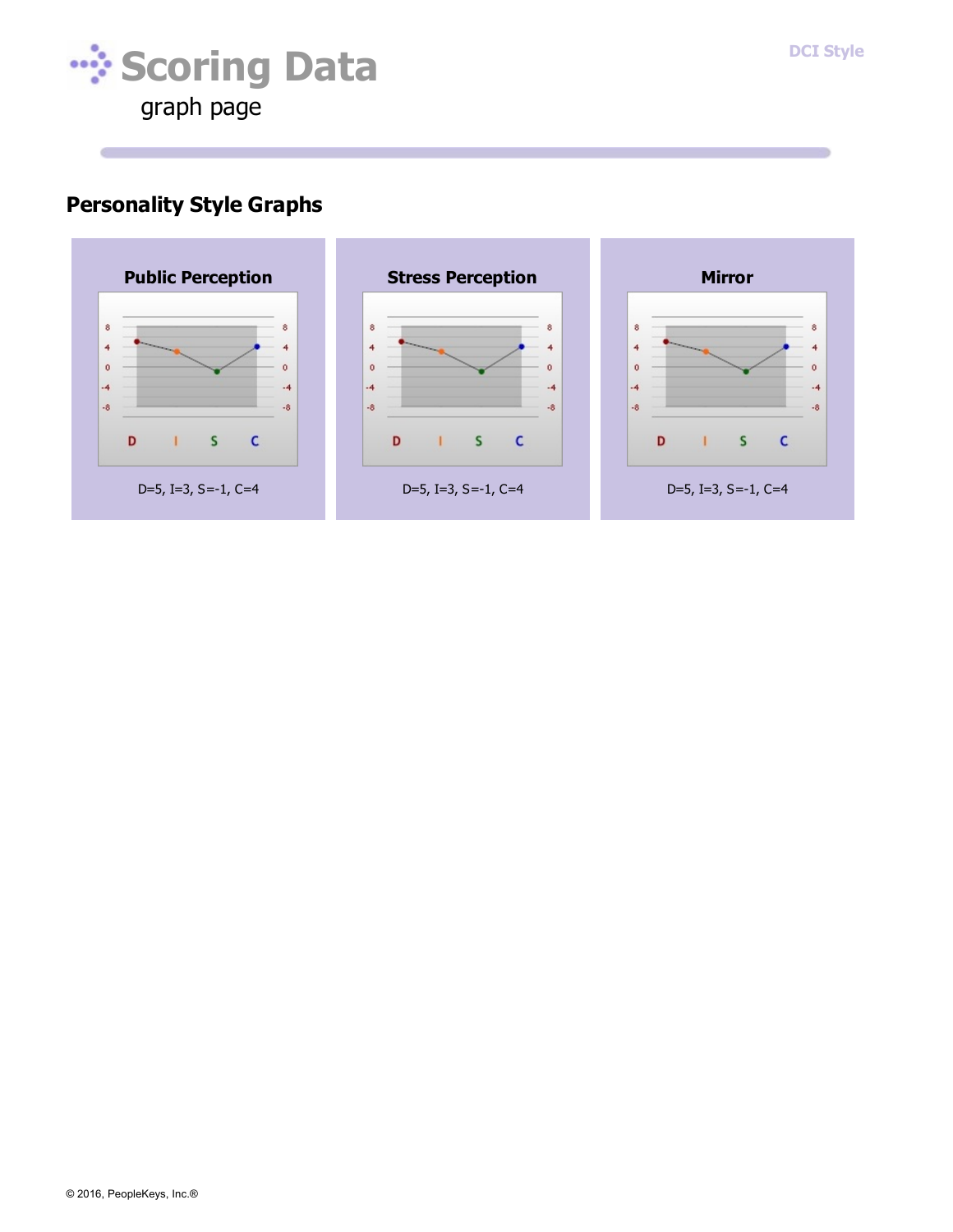# **Wighthareal** *Explanation* Page

Each of the three graphs reveals a different snapshot of behavior, depending on the conditions of the environment. Within a given environment, Graph 1 reveals the "Public Self;" Graph 2 displays the "Private Self;" and Graph 3 portrays the "Perceived Self."

#### **These three graphs or snapshots are defined in detail below.**

Graph 1 - **Mask, Public Self**

#### **Behavior Expected By Others**

Everyone acts according to how they think other people expect them to act. This behavior is the public self, the person projected to others. Sometimes, there is no difference between the true person and their public self. However, the public self can be very different from the "real" person; it is a mask. Graph 1 is generated by the "Most" choices on The Personality System, and has the greatest potential for change.

Graph 2 - **Core, Private Self**

#### **Instinctive Response To Pressure**

Everyone has learned responses from the past: consequently, these are behaviors which the person accepts about him/herself. Under pressure or tension, these learned behaviors become prominent. This is the graph which is the least likely to change because these are natural and ingrained responses. A person's behavior under pressure may be drastically different than his/her behavior in Graphs 1 and 3. Graph 2 is generated by the "Least" choices on The Personality System, and has the lowest potential for change.

Graph 3 - **Mirror, Perceived Self**

#### **Self Image, Self Identity**

Everyone envisions him/her self in a particular way. Graph 3 displays the mental picture that one has of him/her self, the self image or self identity. Graph 3 combines the learned responses from one's past with the current expected behavior from the environment. Change in one's perception can occur, but it is usually gradual and based on the changing demands of one's environment. Graph 3 is generated by the difference between Graph 1 and Graph 2.



**DCI Style**